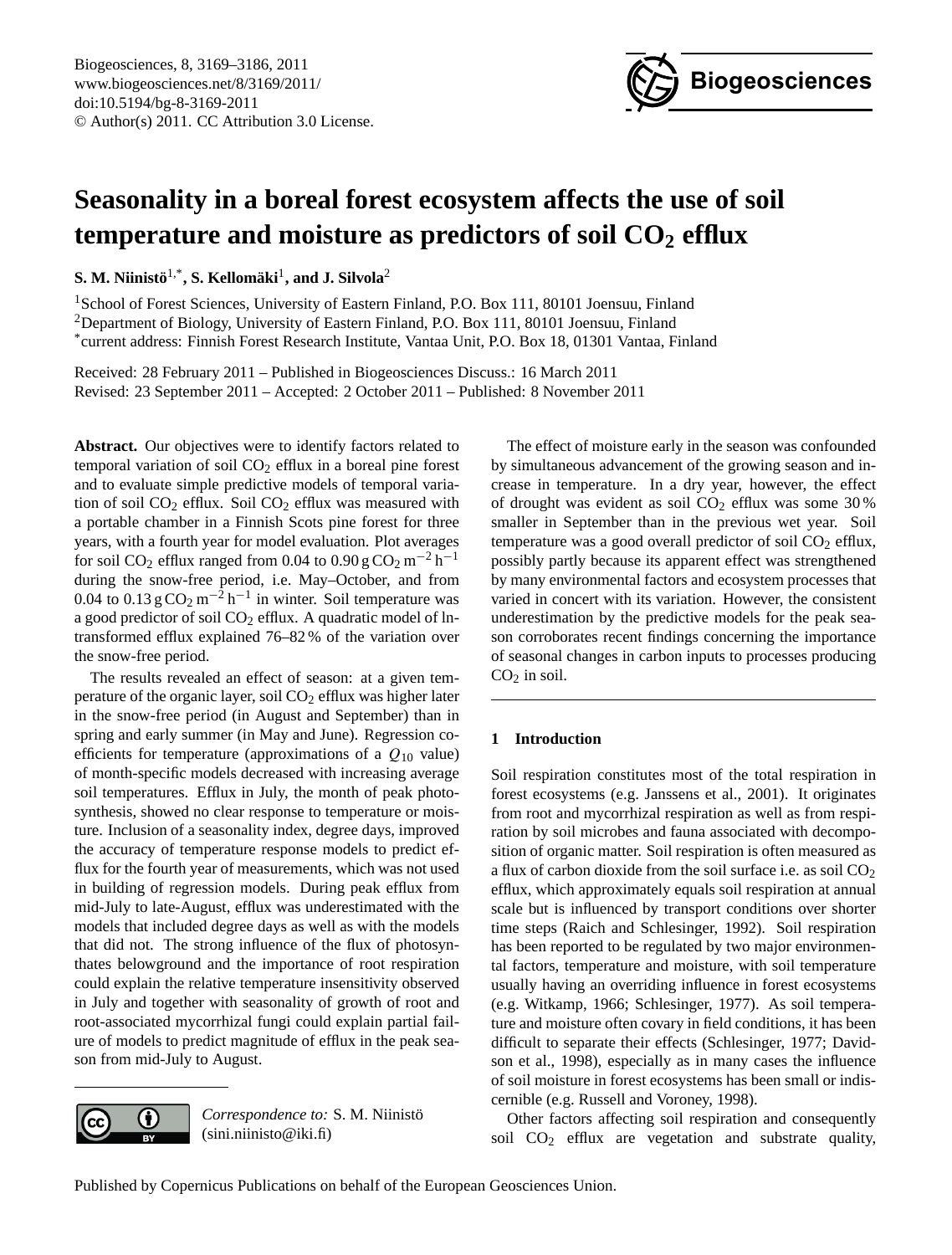ecosystem productivity, relative allocation of primary production above- and belowground, dynamics of the aboveand belowground flora, fauna and microorganisms and landuse and disturbance regimes (Rustad et al., 2000). Substrate availability, in particular, has recently emerged as an important factor behind temporal variation in soil respiration (Högberg et al., 2001; Davidson et al., 2006a). In addition to factors that influence  $CO_2$ -producing processes i.e. soil respiration, some factors such as snow cover, soil moisture and pressure fluctuations, affect transportation of  $CO<sub>2</sub>$  from soil to the atmosphere.

The seasonally fluctuating environmental factors and ecosystem processes have been found to result in seasonality of soil  $CO<sub>2</sub>$  efflux, often studied as a seasonality of the temperature response of the soil  $CO<sub>2</sub>$  efflux (e.g. Janssens and Pilegaard, 2003; Curiel Yuste et al., 2004). Seasonality affecting soil respiration and soil  $CO<sub>2</sub>$  efflux can be seen as a combination of the seasonal variation in environmental variables, in substrate availability and quality to different  $CO<sub>2</sub>$ producing processes, and their interactions.

Boreal forest ecosystems are characterized by distinct seasons: long snow-covered winters and relatively short snowfree seasons comprised of spring, summer and autumn. In a Swedish boreal pine forest, for instance, 95 % of the annual carbon gain can be obtained during the six warmest months (Linder and Lohammer, 1981). Intensity of the growing season can be seen in the rapid increase in photosynthesis early in the season in pines growing in cold climates, compared to a slower change in pines growing in warm climates, which photosynthesize all year (Teskey et al., 1994). Recently, soil  $CO<sub>2</sub>$  efflux has been observed to be strongly influenced by the flux of recent photosynthates to the roots (Högberg et al., 2001; Keel et al., 2006). Root production of woody plants and grasses as well as mycelial production of ectomycorrhizal fungi have been found to have a seasonal pattern (Wallander et al., 1997, 2001; Steinaker et al., 2010), which most likely influences temporal variation of forest soil  $CO<sub>2</sub>$  efflux through root respiration and root-associated heterotrophic respiration. Microbial populations and litter inputs also vary seasonally (Lipson et al., 1999). Thus we hypothesize that, in addition to environmental variables such as temperature and moisture, soil  $CO<sub>2</sub>$  efflux of a boreal forest is affected by other factors that vary according to season, thus resulting in seasonality of soil  $CO<sub>2</sub>$  efflux.

Here, we investigated temporal variation of soil  $CO<sub>2</sub>$  efflux and environmental characters that affect this variation in a boreal forest in Finland. Objectives of the study were to assess the level of soil  $CO<sub>2</sub>$  efflux in this pine ecosystem, to identify factors related to its temporal variation and to evaluate simple predictive models of temporal variation. The 3 year measurement campaign enabled us to analyse the effect of season. For model evaluation, a fourth snow-free period of measurements at the same site and on a neighboring site was included.

#### **2 Materials and methods**

#### **2.1 Site and weather description**

The study site was located in Huhus ( $62°52'$  N,  $30°49'E$ ), some 30 km from Mekrijärvi Research Station, University of Eastern Finland, Finland. The mean annual temperature at the nearby meteorological station is  $2.1\degree C$ , with monthly means of 16.0 °C for July and  $-10.6$  °C for January. Mean annual precipitation is 667 mm, of which an average of 400 mm falls between May and October (Drebs et al., 2002). Precipitation in May–October during the experiment was 370, 545, and 265 mm in 1997, 1998, and 1999, respectively. The average air temperature of 13.4 ◦C at the site in June–August 1998 was 1.5–2.0 ◦C lower than the average for the other study years.

The site was situated in a forested area of managed Scots pine stands (*Pinus sylvestris* L.). At the beginning of the study, tree height in the area was 10–13 m for 76 % of the trees. The average leaf-area index was estimated to be  $2 m<sup>2</sup> m<sup>-2</sup>$  ground area (Kellomäki and Wang, 1999). The ground was covered with mosses, such as *Pleurozium schreberi* (Brid.) Mitt., *Hylocomnium splendens*, *Dicranum* spp., *Polytrichum* spp., lichens, such as *Cladonia* spp. and *Cetraria islandica* (L.) Ach., and dwarf shrubs, such as bilberry (*Vaccinium myrtillus* L.) and lingonberry (*Vaccinium vitisidaea* L.). The pine needle litterfall was  $136 \text{ g m}^{-2} \text{ a}^{-1}$  in average. When soil particles smaller than 20 mm in diameter were considered, the upper 30 cm of soil, i.e. the main tree-rooting zone, was classified as podsolized sandy till. Small stones with a diameter of 20–60 mm, however, made up about one sixth of the soil volume. The average depth of the top layer (Oi), which consisted of dead moss and other litter, was 5.7 cm and that of the underlying organic layer (Oe and Oa), i.e. humus, was 2.5 cm.

## **2.2 Measurement of soil CO<sup>2</sup> efflux and temperature**

Three plots for soil  $CO<sub>2</sub>$  efflux measurements were established along a transect across a forested area that consisted of pine stands of different age. A weather station (MILOS 500, Vaisala Oy, Helsinki, Finland) was situated along the transect, between Plots 1 and 3: 50m north-northwest from the centre of Plot 1 and 50 m south-southeast from the centre of Plot 3. Plot 2 was situated 50 m south-southeast from Plot 1. Plots were placed in two forest stands representing two stages of forest development; Plots 1 and 2 in a stand about 65 years old (thinned about 10 years before, diameter at 1.3 m 18.4 and 21.5 cm on average in 1998, with 600 and 650 stems ha−<sup>1</sup> , on Plots 1 and 2, respectively) and Plot 3 in a pole-stage forest about 40 years old (with an average diameter of 11.1 cm and 2000 stems ha−<sup>1</sup> , not yet thinned). Each plot was  $20 \text{ m} \times 20 \text{ m}$  and had 10 randomly chosen permanent measurement points in a  $2 \text{ m} \times 2 \text{ m}$  grid. Plot means were used as observations of soil  $CO<sub>2</sub>$  efflux.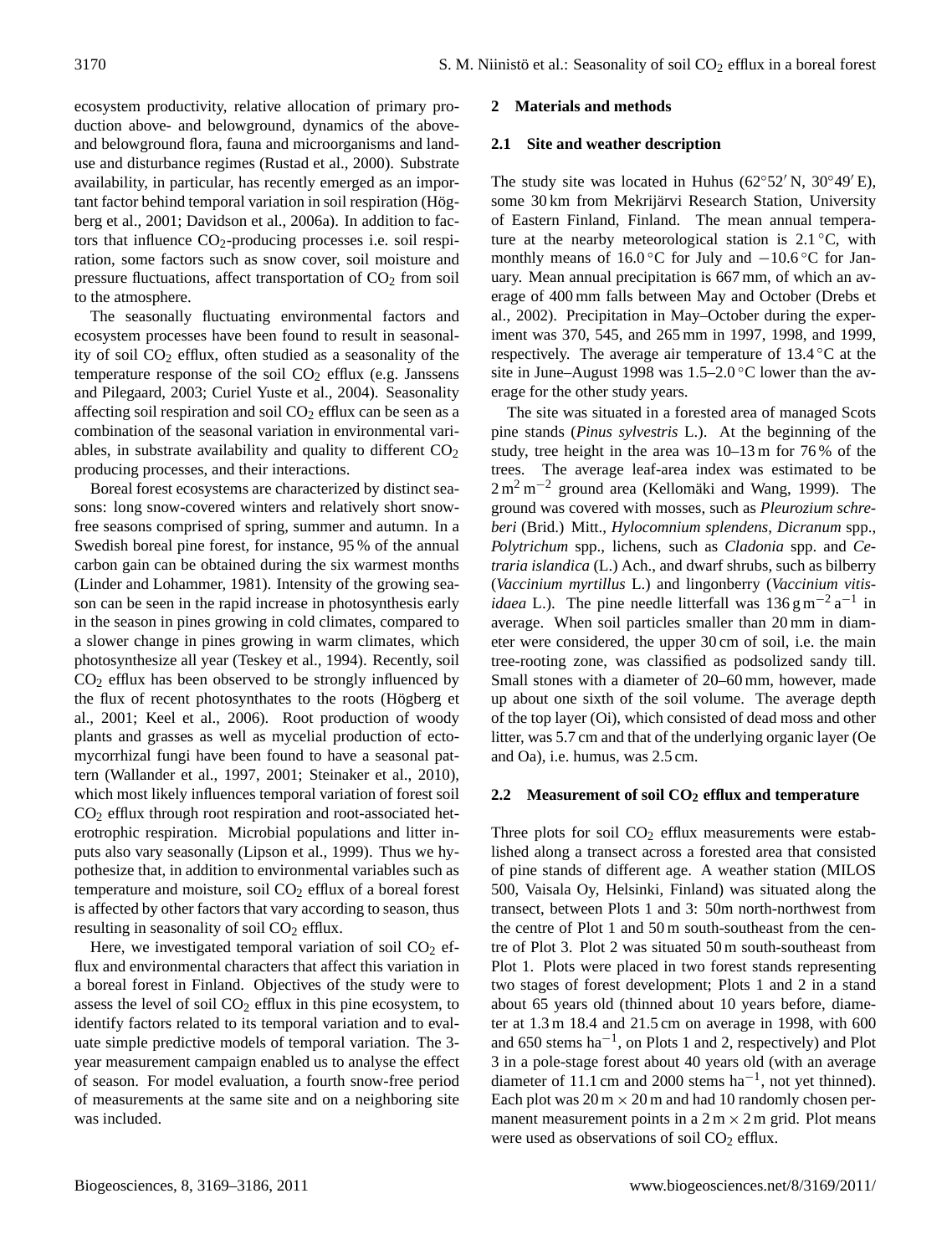The additional measurements for model evaluation purposes were made in another Scots pine forest, at some 30 km distance in Mekrijärvi Research Station in 2000. The measurement plot had the same surface area and an identical layout of 10 randomly chosen, permanent measurement points as the plots in Huhus had. The Mekrijärvi stand was close to the developmental stage of Plot 3 in Huhus, the pole-stage, but pine trees were younger, i.e. 25 years in average. Trees were also smaller, with an average diameter of 5.1 cm. The stand had a clustered structure with 4500 trees ha<sup>-1</sup>. The Mekrijärvi site on podsolized sandy loam, with thinner litter and organic layers, was somewhat poorer in nutrients compared to Huhus, but similarly a well-drained site. Surface vegetation and soil are described in more detail in Niinistö et al. (2004).

Steel collars with a diameter of 10 cm and height of 6 cm were inserted 2–4 cm into the surface soil so that their tops were level with the tops of the mosses or lichens. A set of five new collar locations were chosen to replace five old locations on plots in 1998 to minimize effects of possible wear on measurement locations. No signs of wear were detected when the new and old locations were compared.  $CO<sub>2</sub>$  efflux was measured for 120 s with an infra-red gas analyzer and a portable closed system with an opaque chamber that had a volume of  $1.17 \text{ dm}^3$  (EGM-1 with SRC-1, PP Systems, Hitchin, UK) (Niinistö et al., 2004). The type of measurement chamber can lead to an overestimation of 10–20 % on bare soil (Pumpanen et al., 2004). Values for soil  $CO<sub>2</sub>$  efflux included dark respiration of mosses and lichens in this study. Measurements were made twice per measuring day, one or two days a week throughout the snow-free period of three years, i.e. from June to October 1997 and from May to October 1998–1999, with a three-week gap in September– October 1997 and in August 1998 due to equipment failure. For purposes of model evaluation, measurements of soil  $CO<sub>2</sub>$ efflux were taken from Plot 1 in Huhus and from a plot with an identical set-up in a young Scots pine stand at nearby Mekrijärvi Research Station in 2000.

Soil was covered with snow from November to late April or early May each year. Winter measurements were made once a month at 4–6 locations in February–April 1999 and March–April 2000. These supplementary measurements were carried out to have annual estimates of soil  $CO<sub>2</sub>$  efflux but were not used in modelling. Larger chambers with a larger surface i.e. source area and long measurement times were used to capture low winter fluxes for which the smaller surface area of the chamber that was used during the snowfree period could have produced more erratic values. Along a transect on Plots 1 and 3, large closed chambers (volume 54–115 dm<sup>3</sup>, surface area 60 cm  $\times$  60 cm) were placed on the ground that was cleared of loose snow and they were sealed with snow along the edges. Air in the headspace was sampled every 15 min during each 60 min measurement (Crill, 1991; Larmola et al., 2004). The  $CO<sub>2</sub>$  concentration of samples was analyzed on the same day with an infrared gas analyzer (Uras

3E, Hartman & Braun AG, Frankfurt am M., Germany). The flux was calculated based on a linear rise in  $CO<sub>2</sub>$  concentration in the headspace during the measurement. In connection with chamber measurements, air of undisturbed snow packs was sampled with a syringe and a metal straw that had an opening at the end. The  $CO<sub>2</sub>$  concentration of air sample was analyzed with an infrared gas analyzer in the laboratory as described above. Snow was sampled and weighed, and its porosity was calculated using the density of pure ice (0.9168  $g \text{ cm}^{-3}$ ), which resulted in porosities of 55 % to 79 %.

During the snow-free period, soil temperature was measured adjacent to each collar at the time of the  $CO<sub>2</sub>$  efflux measurement. It was recorded at a depth of about 1–2 cm in the organic i.e. humus layer, i.e. about 7 cm below the top of litter layer with a portable temperature probe (STP-1, PP Systems, Hitchin, UK). Temperature of the organic layer was chosen to be monitored because the forest floor i.e. organic layer had previously been identified as the layer in forest soils in which most of  $CO<sub>2</sub>$  was produced and where a large proportion of respiring root biomass was found (e.g. Bowden et al., 1993). Surface temperature had also been successfully used in modelling of temperature response of soil  $CO<sub>2</sub>$  efflux in a previous study by our research group (Pajari, 1995 at Mekrijärvi site). Soil temperatures at equivalent depth in the organic layer, measured by a weather station (MILOS 500, Vaisala Oy, Helsinki, Finland) at the centre of the study area, were used in the modelling analyses and to calculate annual estimates of soil  $CO<sub>2</sub>$  efflux. Temperatures of mineral soil were recorded by the weather station starting in 1998, with the most comprehensive series for temperature at 7 cm depth in mineral soil, i.e. at 9 cm from the surface of organic humus layer or at 15 cm from the top of litter layer. There were some gaps in data in July and September 2000.

Soil temperature measurements made by the weather station situated close to Plot 1 correlated strongly with those made next to soil respiration collars on Plots 1, 2, and 3: On occasions of soil  $CO<sub>2</sub>$  efflux measurements in the period 1998–1999, Spearman's rho was 0.97 and Pearson correlation 0.97 ( $p < 0.001$ ,  $n = 394$ ) between plot averages of organic layer temperature and the temperature of the same layer measured by the weather station. Correspondingly, variation in the organic layer temperature measured by the weather station explained 94 % of the temporal variation in plot averages of the organic layer temperature ( $R^2 = 0.94$  of a linear regression analysis,  $p < 0.001$ ,  $n = 394$ ).

#### **2.3 Soil moisture and auxiliary measurements**

Soil moisture was monitored with three different methods: tensiometers, water-content reflectometers and gravimetric sampling (Table 1). Soil water potential was measured with tensiometers starting from the second year (1998) on days for measuring soil  $CO<sub>2</sub>$  efflux, with the exceptions being freezing conditions early or late in the season or on some very dry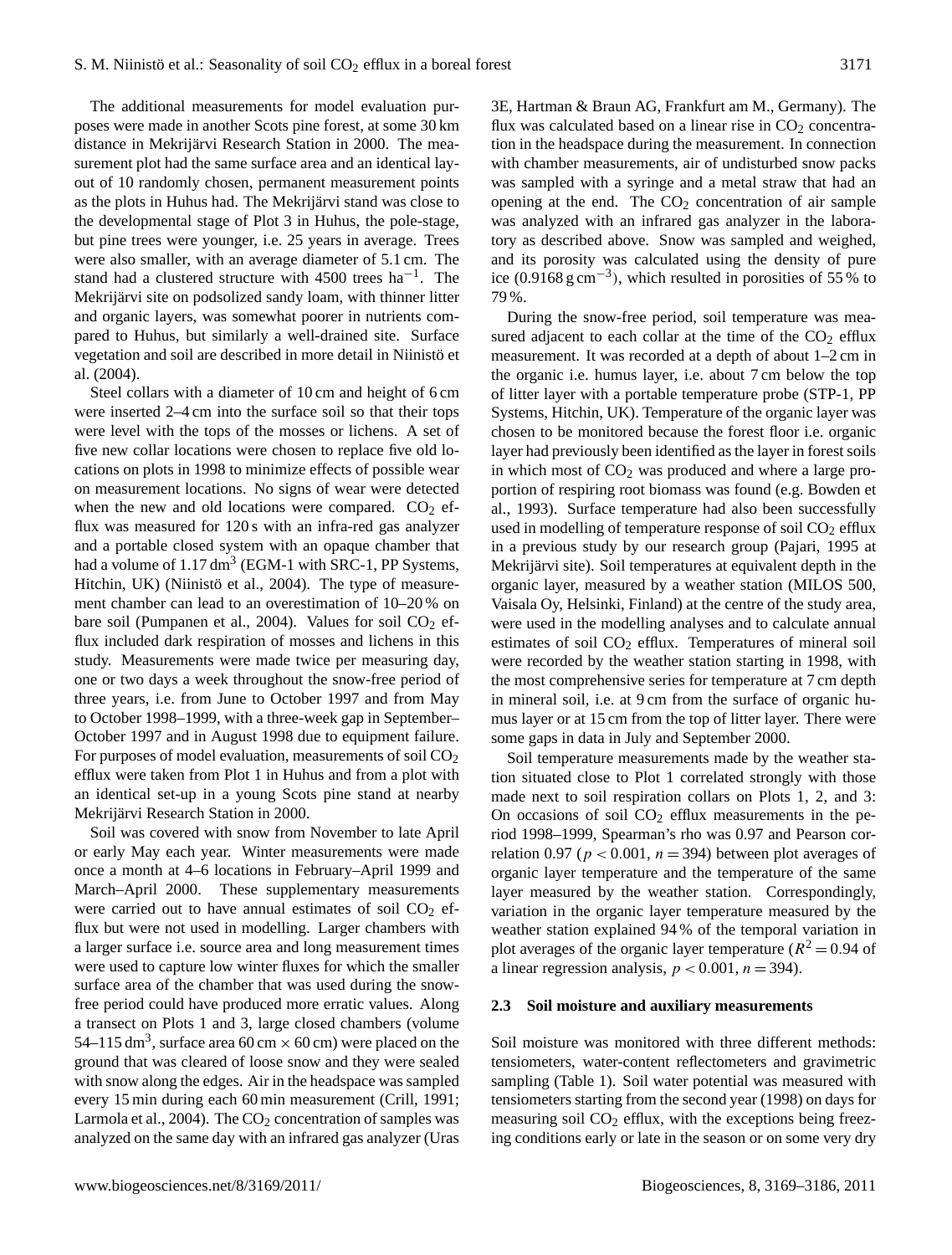days in 1999. No soil moisture measurements were made yet in 1997. Starting in 1999, water-content reflectometers monitored soil water content continuously. In addition, the gravimetric water content of moss and upper soil layers including litter layer, organic i.e. humus layer and 0–10 cm of the uppermost mineral soil was determined on days for measuring soil efflux (Table 1). Water content of moss was monitored so that the contribution of dark respiration of moss layer to the surface soil  $CO<sub>2</sub>$  efflux could be estimated.

Tensiometer plots were situated on gentle slopes and small depressions next to Plot 1 in the stand in which Plot 2 was also located, and on flat terrain next to Plot 3 in the younger stand. Tensiometers were located some 2 to 3 meters from the boundaries of soil  $CO<sub>2</sub>$  efflux plots to avoid unnecessary trampling inside the plots because of maintenance and measurements. Two to three tensiometers were placed at depths of 5, 10, 20 and 30 cm of mineral soil, i.e. to the depth of the main rooting zone. Precipitation sensors connected to the weather station were placed in the vicinity of tensiometers next to Plots 1 and 3 as well. To convert tensiometer readings to values for soil water content, the water retention curve was determined in the laboratory in desorption for depths of 5–30 cm with a tension chamber and a pressure plate apparatus (Klute, 1986). Soil water retention ranged, on average, from 0.55 m<sup>3</sup> m<sup>-3</sup> at saturation (-0.1 kPa) to 0.25 m<sup>3</sup> m<sup>-3</sup> at  $-10$  kPa and  $0.07$  m<sup>3</sup> m<sup>-3</sup> at the wilting point (-1554 kPa). Water-content reflectometers were installed close to Plot 1 and placed horizontally at mineral soil depths of 5, 15, and 25 cm. There was also a sensor in the surface layer, which consisted of both the organic layer and the topmost mineral soil. Velocity of the electromagnetic waves along the 30-cm sensor rods was converted to volumetric water content using equations based on soil-specific calibration (Appendix A).

Differences in water content between measurement depths in mineral soil were small, but at all times of measurement the surface layer was wetter than the mineral soil layers (Table 1). Water-content reflectometers were found to give about  $0.10 \text{ m}^3 \text{ m}^{-3}$  lower values than the comparable values calculated from tensiometer readings with the help of a cubic model of water retention. This was probably due to small stones, which were too big to be included in core samples for water retention analysis but were abundant in the soil. Still, the seasonal patterns were similar, which resulted in a good correlation between the two methods (Spearman's rho =  $0.89-0.97$  for different depths,  $P < 0.001$ ).

Temporal variation of soil moisture measured next to Plot 1 was similar to variation measured next to Plot 3: Soil matric potential measurements made next to Plot 1 correlated strongly with measurements made next to Plot 3. For the year of great fluctuations in soil moisture,1999, Spearman's rho was 0.97 and Pearson correlation 0.97 ( $p < 0.001$ ,  $n = 45$ ) between soil matric potential averaged for soil column between depths 5 and 30 cm on soil  $CO<sub>2</sub>$  efflux measuring days. Correspondingly, variation in average soil matric potential next to Plot 3 explained 97 % of the temporal variation next to Plot 1 in 1999 according to a linear regression analysis  $(p < 0.001, n = 45)$ .

Needle litter was collected in netted buckets with a surface area of  $0.15 \text{ m}^2$  at eight locations in the study area monthly or bimonthly, dried in the oven at 105 ◦C for 24 h and weighted. In addition, the diameter growth of six pine trees (representing median of the diameter distribution of the study area) was monitored with continuously recording bands around tree trunks starting in 1999.

## **2.4 Modelling and statistical analyses**

Different models of soil temperature and moisture response were fitted to the data and data subsets (Table 2). Because soil temperature recorded at the weather station was found to be as good a predictor as temperature measured adjacent to each collar, it was therefore used in model analyses. For analyses containing observations from 1997, however, temperature readings next to the collars were used because of the discontinuity in weather station measurements in 1997. In the efflux data for late summer of 1997, sudden extreme values of 4 to  $6 \text{ g } \text{CO}_2 \text{ m}^{-2} \text{ h}^{-1}$  from a measurement point were excluded from the plot averages to allow assessment of the effect of temperature on soil  $CO<sub>2</sub>$  efflux. These observations of extreme efflux persisted from the morning to the afternoon and from a day to another regardless of repeated extra measurements and testing of equipment for measurement errors. They were interpreted to be caused most likely by a rapid increase in fungal activity as suggested by Savage and Davidson (2003) in a comparable situation in a temperate forest. Similar sudden increases were found to precede appearances of fungal fruit bodies inside some collars at our site in the following years. Other biological factors cannot, however, be excluded. The complete 6-month data from the two later years, 1998 and 1999, were used for further multivariable analysis, because the data of 1997 lacked soil moisture measurements.

The temperature response of  $CO<sub>2</sub>$  efflux was modelled as an exponential function (as in Anderson, 1973; Davidson et al., 1998, Niinistö et al., 2004). Natural logarithmic transformation of  $CO<sub>2</sub>$  efflux (LnFlx) was used for both the linear and quadratic models tested because it linearized the temperature response and corrected for heteroscedasticity as noted previously (Howard and Howard, 1993; Wang et al., 2003). Heteroscedasticity was observed when residuals of temperature response of untransformed  $CO<sub>2</sub>$  efflux increased greatly as temperature increased but natural logarithmic transformation of  $CO<sub>2</sub>$  efflux corrected this. A linear model was formulated as LnFlux =  $b_0 + b_1 \times T_{\text{solid}}$  (which is equivalent to Flux =  $e^{b_0+b_1 \times T_{\text{solid}}}$  and a quadratic model as LnFlux =  $b_0 + b_1 \times T_{\text{soil}} + b_2 \times T_{\text{soil}}^2$ , in which  $T_{\text{soil}}$  is soil temperature and  $b_0$ ,  $b_1$ ,  $b_2$  freely determined parameters. For comparison purposes, the Lloyd and Taylor (1994) version of the Arrhenius function, with three freely determined parameters  $(A, E_0, T_0)$ , was fitted to the pooled three-year data. It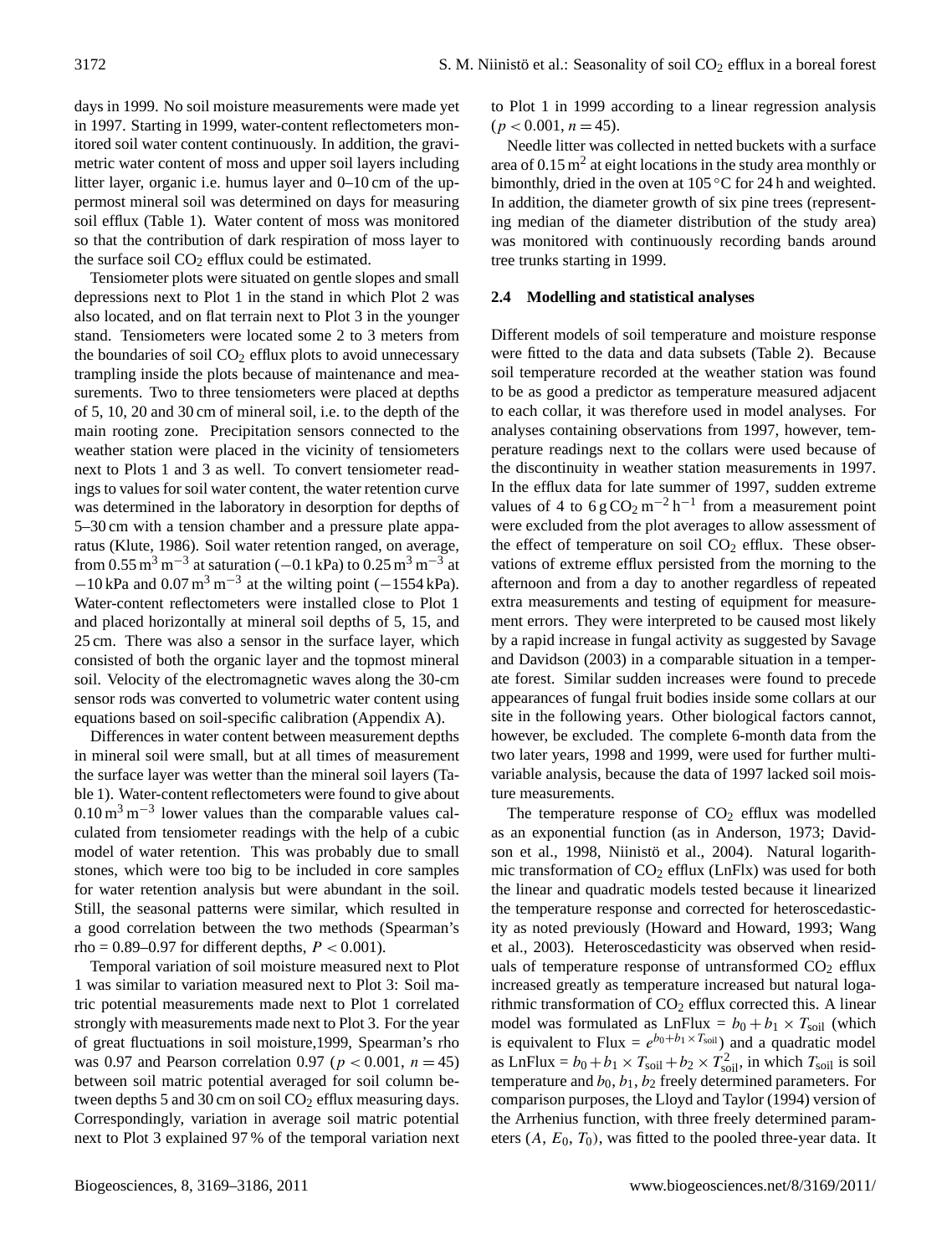| Variable and         | Make and                                                      |               |                     |                    |             | Range of area mean |      |                           |  |
|----------------------|---------------------------------------------------------------|---------------|---------------------|--------------------|-------------|--------------------|------|---------------------------|--|
| Method               | Manufacturer/Method                                           | Unit          | Frequency           | Time period        | Mean<br>Min |                    | Max  | Soil layer                |  |
| Soil water potential |                                                               |               |                     |                    |             |                    |      |                           |  |
| <b>Tensiometers</b>  | Soil Moisture Inc., USA                                       | kPa           | Once/               | 15 May–29 Sep 1998 | $-11$       | $-7$               | $-4$ | 5–30 cm in mineral soil   |  |
|                      |                                                               |               | twice a day         | 25 May-12 Oct 1999 | $-52$       | $-24$              | $-4$ | 5–30 cm in mineral soil   |  |
| Soil water content   |                                                               |               |                     |                    |             |                    |      |                           |  |
| Reflectometers       | CS615 sensors                                                 | $m^3m^{-3}$   | Every               | 26 Apr-19 Oct 1999 | 0.18        | 0.25               | 0.37 | Surface (organic+mineral) |  |
|                      | CR10X datalogger,<br>Campbell Scientific,<br>Shepshed, LE, UK |               | $15 \,\mathrm{min}$ |                    | 0.07        | 0.15               | 0.28 | 2–28 cm in mineral soil   |  |
| <b>Gravimetric</b>   | Dry mass determined                                           | $\frac{0}{0}$ | Once a              | 15 May-22 Oct 1998 | 181         | 451                | 946  | Litter $(Oi)$             |  |
|                      | after in oven at $105^{\circ}$ C                              |               | day                 |                    | 147         | 260                | 456  | Organic $(Oe + Oa)$       |  |
|                      | for $24h$ .                                                   |               |                     |                    | 29          | 38                 | 53   | $0-10$ cm in mineral soil |  |
|                      |                                                               |               |                     | 1 Jun-19 Oct 1999  | 61          | 287                | 756  | Moss (living moss)        |  |
|                      |                                                               |               |                     |                    | 68          | 228                | 758  | Litter $(Oi)$             |  |
|                      |                                                               |               |                     |                    | 35          | 99                 | 241  | Organic $(Oe + Oa)$       |  |
|                      |                                                               |               |                     |                    | 9           | 23                 | 46   | $0-10$ cm in mineral soil |  |

Table 1. Measurements of water potential and water content of soil on days when soil CO<sub>2</sub> efflux was measured.

was formulated as Flux =  $A \times e^{-E_0/(T_{\text{soil}}+273.15-T_0)}$  (Eq. 10 in Lloyd and Taylor, 1994). In multivariable analysis, different factors were tested as predictors of logarithmic transformation of soil  $CO<sub>2</sub>$  efflux (Table 2). Degree days i.e. heat sum was calculated according to the guidelines of the Finnish Meteorological Institute by cumulatively totalling those parts of the daily air temperature that exceeded a threshold of 5 ◦C which is used to define the start of the thermal growing season in Finland. Summing up started when daily air temperatures had continuously exceeded 5 ◦C for five days in spring and ended when daily temperatures had been below the threshold temperature for five consecutive days in autumn.

Regression and correlation analyses were carried out with SPSS 16.0 software (SPSS Inc, Chicago, USA). Differences in regression coefficients and intercepts between linear regressions were tested with Student's t-test (Zar, 1999). To correct the bias caused by the logarithmic transformation, half of the total residual variance was added to the logarithmic prediction for model evaluation. Root Mean Squared Errors and Akaike's Information Criterion were used for comparing models and tolerance was used to assess multicollinearity.

## **3 Results**

#### **3.1 Temporal pattern and range of soil CO<sup>2</sup> efflux**

Soil CO<sub>2</sub> efflux peaked in July–August, in general, following changes in soil temperature (Fig. 1a, b). However, a drop in July 1999 on 20th and 22nd appeared to be related to a steep decline in soil water content at the same time (Fig. 1b, d). In general, plot averages ranged from 0.04 to  $0.90 \text{ g } \text{CO}_2 \text{ m}^{-2} \text{ h}^{-1}$  during the snow-free period in 1997,

1998 and 1999. The minimum for individual point observations was  $0.02 \text{ g } \text{CO}_2 \text{ m}^{-2} \text{ h}^{-1}$  in the freezing conditions of May 1999, and the maximum was  $2.25 \text{ g } \text{CO}_2 \text{ m}^{-2} \text{ h}^{-1}$ , which was measured after thunderstorms in July 1997.

Sudden extreme values of 4 to  $6 \text{ g } CO_2 \text{ m}^{-2} \text{ h}^{-1}$  from a measurement point were found in August–September 1997 that were possibly caused by a rapid increase in fungal respiration although other biological factors cannot be excluded. In the following years, similar but less extreme increases were observed in individual points in August–October that resulted in fungal fruit bodies found inside measurement collars (Fig. 2).

Winter fluxes ranged from a mean of 0.044 g  $CO_2$  m<sup>-2</sup> h<sup>-1</sup> in February 1999 to  $0.134 \text{ g } \text{CO}_2 \text{ m}^{-2} \text{ h}^{-1}$  in March 2000, the average being  $0.06 \text{ g } \text{CO}_2 \text{ m}^{-2} \text{ h}^{-1}$  for 1999 and  $0.12 \text{ g } \text{CO}_2 \text{ m}^{-2} \text{ h}^{-1}$  for 2000. The snow layer decreased in depth from February to April and became more compacted and layered with icier streaks, trapping  $CO<sub>2</sub>$  efflux from the soil more effectively.  $CO<sub>2</sub>$  concentration close to the soil surface varied with the characteristics of the snow pack: Under well-aerated snow cover, in February 1999 it was 400– 700 ppm, whereas under the deep and layered snow of March 2000 it was, on average, 1050 ppm (Fig. 3).

# **3.2 Response to temperature and seasonality of the temperature response**

According to a linear regression model for the combined data for the snow-free periods of years 1997, 1998 and 1999, variation in soil temperature  $(T_{\text{soil}})$  next to the collars explained 67% of the variation in the natural logarithm of soil  $CO<sub>2</sub>$ efflux (LnFlux) (Fig. 4). A quadratic LnFlux model captured low efflux rates at the lowest soil temperatures better than the linear LnFlux model and did not overestimate efflux at the highest temperatures as the linear model did (Fig. 4).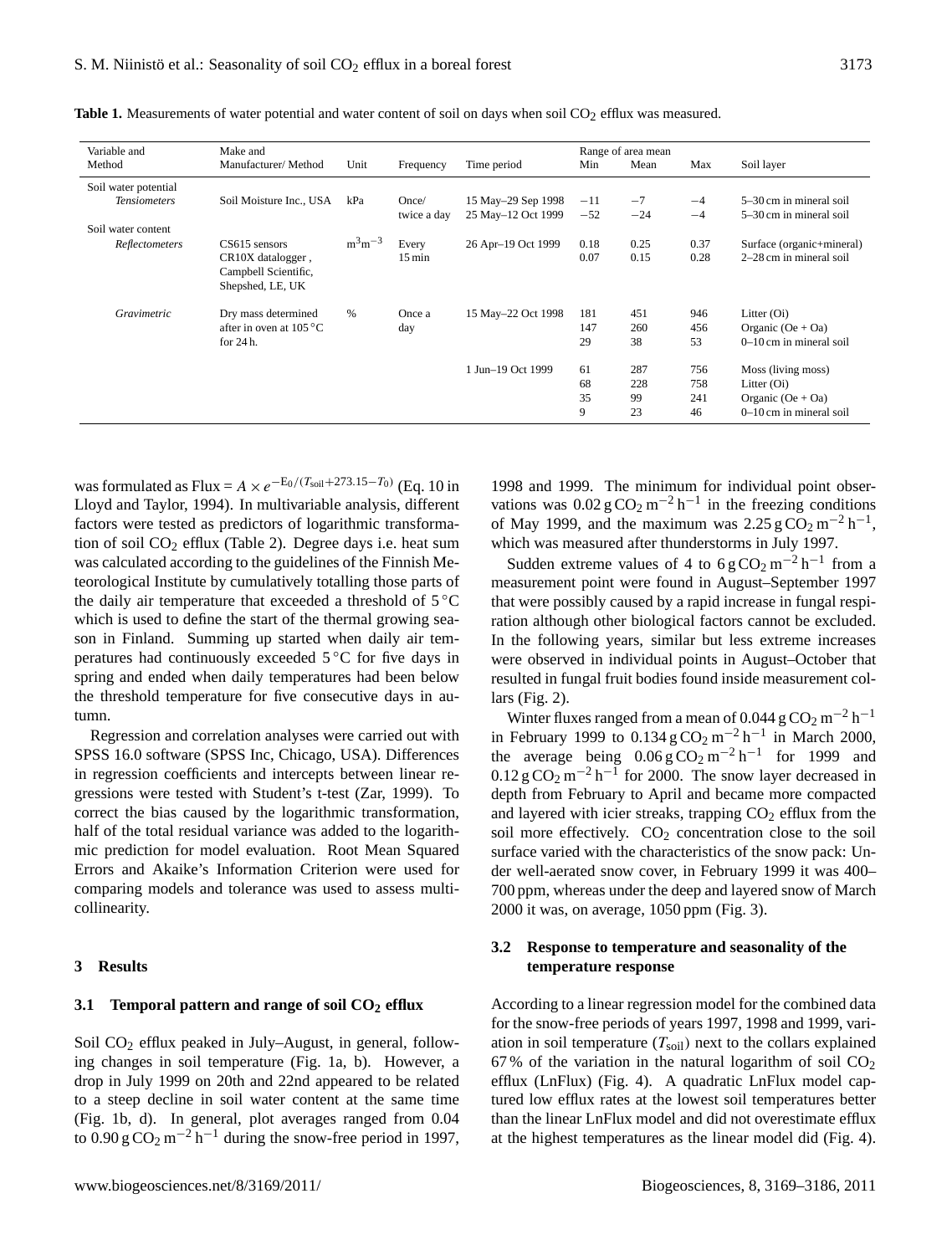

**Fig. 1. (a, b)** Daily means of soil CO<sub>2</sub> efflux in May–October 1998 (a) and 1999 (b) shown with black circles, standard error bars presenting variation between three plots. Each plot represents an average of 10 measurement points. Soil temperature at 1–2 cm in the organic i.e. humus layer is depicted with solid black line. (c, d) Monthly means of soil CO<sub>2</sub> efflux in May–October 1998 and 1999, standard error bars presenting variation between three plots. **(e, f)** Average soil matric potential at 5–10 cm depth (open circles) and at 20–30 cm depth (black circles) and daily precipitation depicted with black bars in 1998 (**e**) and 1999 (**f**). **(g, h)** Gravimetric water content of litter (open squares), organic i.e. humus (black squares) and moss layer (triangles) in 1998 (**e**) and 1999 (**f**).

This resulted in a significantly smaller root mean square error (RMSE, by about 20 %) and greater coefficient of variation  $(R^2 = 0.76$  for 1997–1999 in Fig. 4, 0.82 for 1998–1999 in Table 2) than the linear model. The further developed version of the Arrhenius function, the so-called Lloyd & Taylor model (Lloyd and Taylor, 1994), also performed satisfactorily ( $R^2 = 0.64$ , Fig. 4), with some heteroscedasticity in residuals.

Monthly averages of soil  $CO<sub>2</sub>$  efflux observations in 1997–1999 ranged from  $0.14 \text{ g } CO_2 \text{ m}^{-2} \text{ h}^{-1}$  for May to  $0.58 \text{ g } \text{CO}_2 \text{ m}^{-2} \text{ h}^{-1}$  for August (Fig. 5a). At a given temperature, soil  $CO<sub>2</sub>$  efflux was higher later in the snowfree period than in spring and early summer (Fig. 5a). Based on month-specific temperature response models for pooled 1997–1999 data, regression coefficients for temperature, and thus approximations for  $Q_{10}$  values,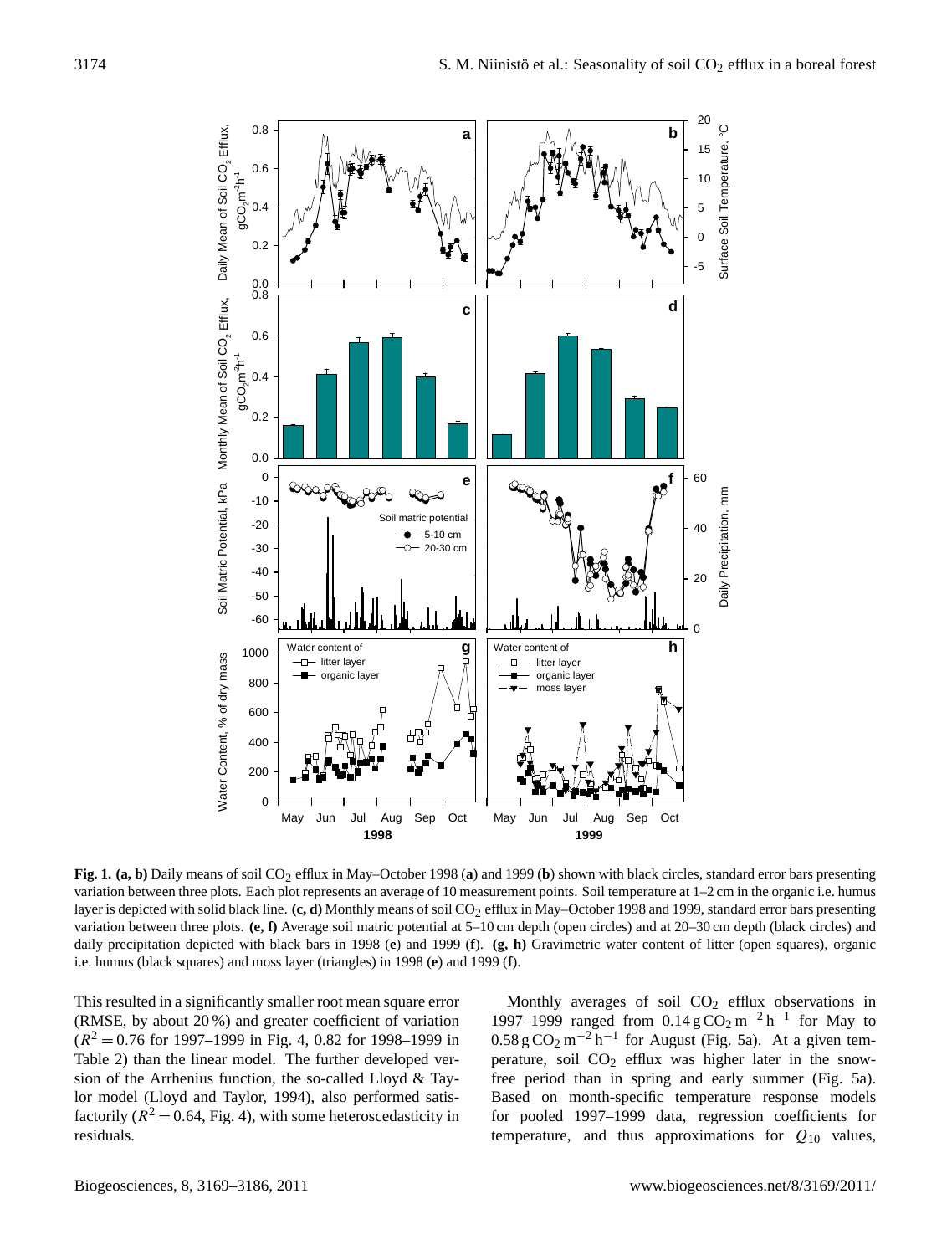

one or two measurements per measuring day. Daily precipitation is **Fig. 2.** Three examples of sudden increases in the level of soil  $CO<sub>2</sub>$ efflux from a point. Plot averages of 9–10 points are represented by black circles and efflux from an individual point by open circles, depicted with grey bars. Arrows point at occasions when a fungal fruit body was found in a collar and removed.

decreased with increasing average soil temperature (Fig. 5b, c). The month of May had the lowest predicted  $CO<sub>2</sub>$  efflux,  $0.24 \text{ g } \text{CO}_2 \text{ m}^{-2} \text{ h}^{-1}$ , at  $10 \degree \text{C}$  and August the highest,  $0.47 \text{ g } \text{CO}_2 \text{ m}^{-2} \text{ h}^{-1}.$ 

Efflux observations in July showed no clear response to soil temperature at the time of measurement: no response to temperature in pooled three-year data or in 1998 and 1999 separately, but a weak positive response to temperature in July 1997 ( $R^2 = 0.15$ ,  $p = 0.013$ ,  $n = 41$ ). Correspondingly, for 12 of the 15 collars that remained the



Fig. 3. (a, b) Concentration of  $CO<sub>2</sub>$  in snow (s.e. as error bars,  $n = 2 - 4$ ). The top-most symbols represent average concentration in the top 2 cm of snow.  $(c, d)$  Soil  $CO<sub>2</sub>$  efflux in winter in 1999  $(c)$ and 2000 **(**d), standard error bars presenting variation between two plots measured,  $n = 3$  per plot.

individual measurement collars revealed no temperature response in July and a weak response for 3 collars (only with soil temperature  $\leq 20^{\circ}$ C). The 24 h and 48 h averages for soil or air temperature failed to explain the variation in soil CO<sup>2</sup> efflux in July 1999.

## **3.3 Response to soil moisture**

A decrease in soil moisture was correlated with an increase in soil CO<sup>2</sup> efflux during the first three months of the snow-free period in both years (Spearman's rho between LnFlux and soil water content was  $-0.68$  in May–July 1998 and  $-0.80$ in May–July 1999 compared to  $-0.51$  and  $-0.73$  between soil temperature and soil water content in May–July 1998 and in May–July 1999, respectively,  $p < 0.001$ ). There was a strong negative correlation between soil water content and time in May–July. Soil water content decreased with time after the maximum water content in May, after the snow-melt (Spearman's rho between soil water content and Julian Day was −0.80 in 1998 and −0.94 in 1999, P < 0.001). A similar strong, but positive correlation was found between soil  $CO<sub>2</sub>$ efflux and time (Spearman's rho between LnFlux and Julian Day was +0.81 in May–July 1998 and +0.87 in May–July 1999,  $P < 0.001$ ). There was no clear correlation between soil CO<sub>2</sub> efflux and soil moisture during the latter part of the snow-free period, August–October, in either year.

When observations for which the soil matric potential was smaller than  $-10$  kPa were selected, soil  $CO<sub>2</sub>$  efflux increased linearly with increasing soil moisture. The negative effect of dry conditions was notable in 1999. For instance, soil  $CO<sub>2</sub>$  efflux at 10 °C was one third smaller in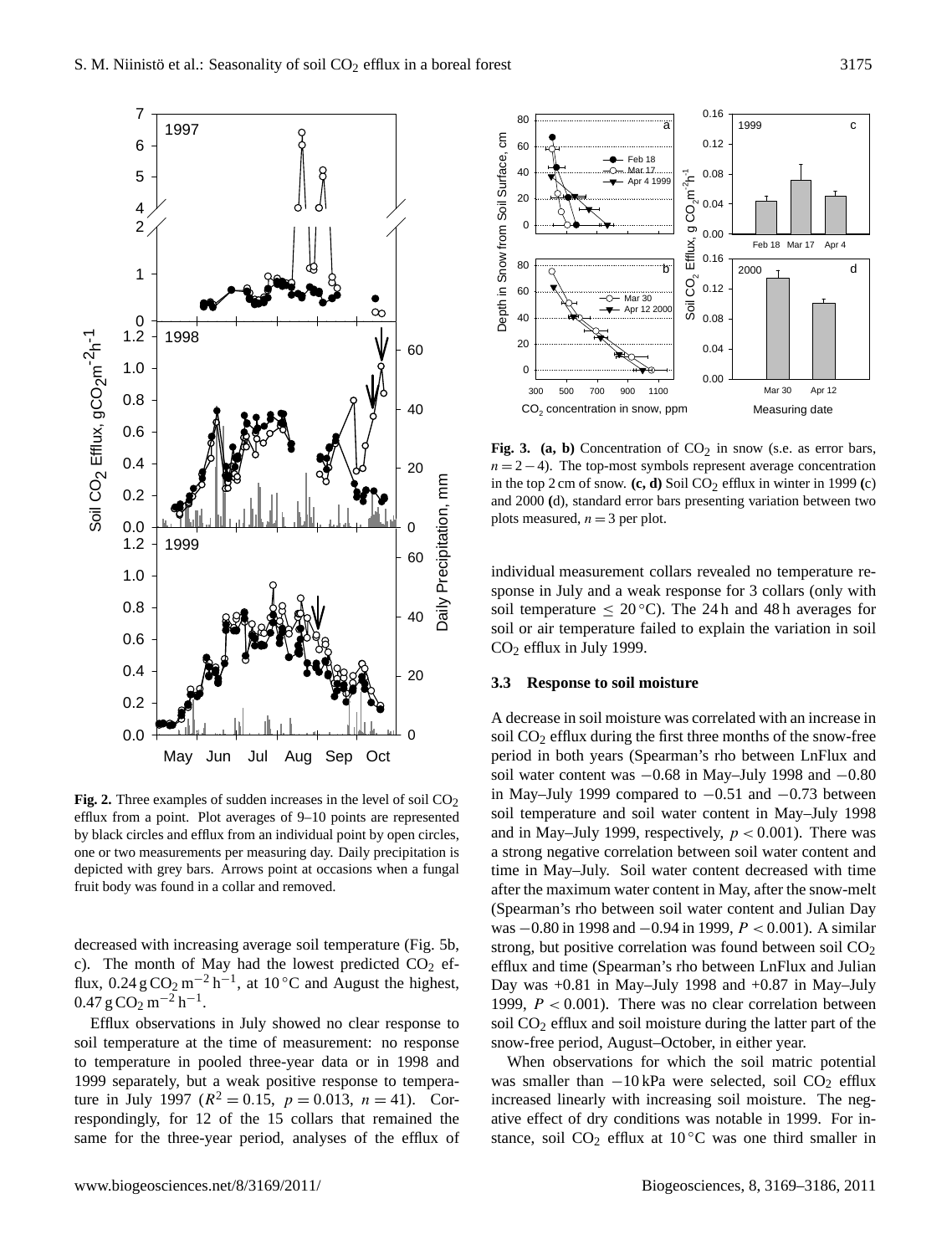

**Linear model**: LnFlux = 4.855+0.092\*Tsoil  $Q_{10} = 2.5$  R<sup>2</sup> = 0.67 **Quadratic model**: LnFlux=  $4.454+0.195*$ Tsoil- $0.005*$ Tsoil<sup>2</sup>  $R^2 = 0.76$  ${\sf Lloyd~&Taylor:~}$ Flux (umolm $^2$ s $^{\text{-1}}$ )=9.24\*exp(-19.52/(Tsoil+273.15-267.58)) R $^2$ =0.64

**Fig. 4.** Modelled temperature response of pooled three-year data on soil CO<sub>2</sub> efflux (1997–1999). Solid lines illustrate linear regression model for natural logarithm of soil  $CO<sub>2</sub>$  efflux, LnFlux and a dashed line indicates quadratic regression model for LnFlux. A dotted line indicates the Lloyd & Taylor (1994) version of the Arrhenius function fitted for soil CO<sub>2</sub> efflux observation data. Observations are plot averages. Soil temperature  $(T_{\text{solid}})$  was measured next to collars with hand-held probe. Equations for the models in the upper graph are given below the figure.  $Q_{10}$  of the linear regressions was calculated as  $Q_{10} = e^{10 \times b_1}$ ,  $b_1$  from the temperature response model formulated as LnFlux =  $b_0 + b_1 \times T_{\text{soil}}$ . All relations for which  $R^2$ is given were statistically significant, as were regression coefficients and constants ( $p < 0.001$ ).

September 1999 (soil water content  $\theta_{\text{mean}} = 0.08 \pm 0.018$  $(s.d.)$  m<sup>3</sup> m<sup>-3</sup>) than in September 1998 ( $\theta_{\text{mean}} = 0.19 \pm 0.016$  $(s.d.) m<sup>3</sup> m<sup>-3</sup>$ , estimated from matric potential measurements) although mean soil temperature during the measurements was the same and the range of temperatures was similar (Fig. 1c, d).

Accordingly, for observations for which soil moisture was below  $0.10 \text{ m}^3 \text{ m}^{-3}$  in 1999, mainly in August and September, variation in water content of mineral soil alone explained 64 % of the variation in LnFlux ( $P < 0.001$ ,  $n = 89$ ); and addition of soil temperature added only some 8 % more to the explained variation. Correspondingly, the month-specific temperature models based on 3-year data overestimated efflux in the driest conditions, i.e. when soil water content was below  $0.08 \text{ m}^3 \text{ m}^{-3}$  in August and September 1999.



 $T<sub>Soil</sub>$  (mean temperature at the moment of flux measurements)

2 **Fig. 5** 50 (May) to 126 (July). **(B)** Month-specific temperature-response Fig. 5. (A) Means for soil  $CO<sub>2</sub>$  efflux and soil temperature for monthly subsets of three-year data (1997–1999). Error bars represent standard deviation. Number of observations varied from models based on three-year data (1997–1999). Models formulated as LnFlux =  $b_0 + b_1 \times T_{\text{soil}}$ . **(C)**  $Q_{10}$  calculated as  $Q_{10} = e^{10 \times b_1}$ ,  $b_1$  from the temperature-response model formulated as LnFlux =  $b_0 + b_1 \times T_{\text{solid}}$ . Constants,  $b_0$ 's were 4.302 (May), 5.121 (Jun), (6.042 (Jul)), 5.475 (Aug), 5.182 (Sep), and 4.851 (Oct). Regression coefficients,  $b_1$ 's, did not differ statistically significantly between May and October, but the constants did  $(p < 0.001)$ . The same was true for comparisons between June, August and September.

However, residuals calculated by subtracting efflux predicted by the month-specific temperature models from observed efflux did not, in general, show any trend with soil water content for the entire range of soil moisture for 1998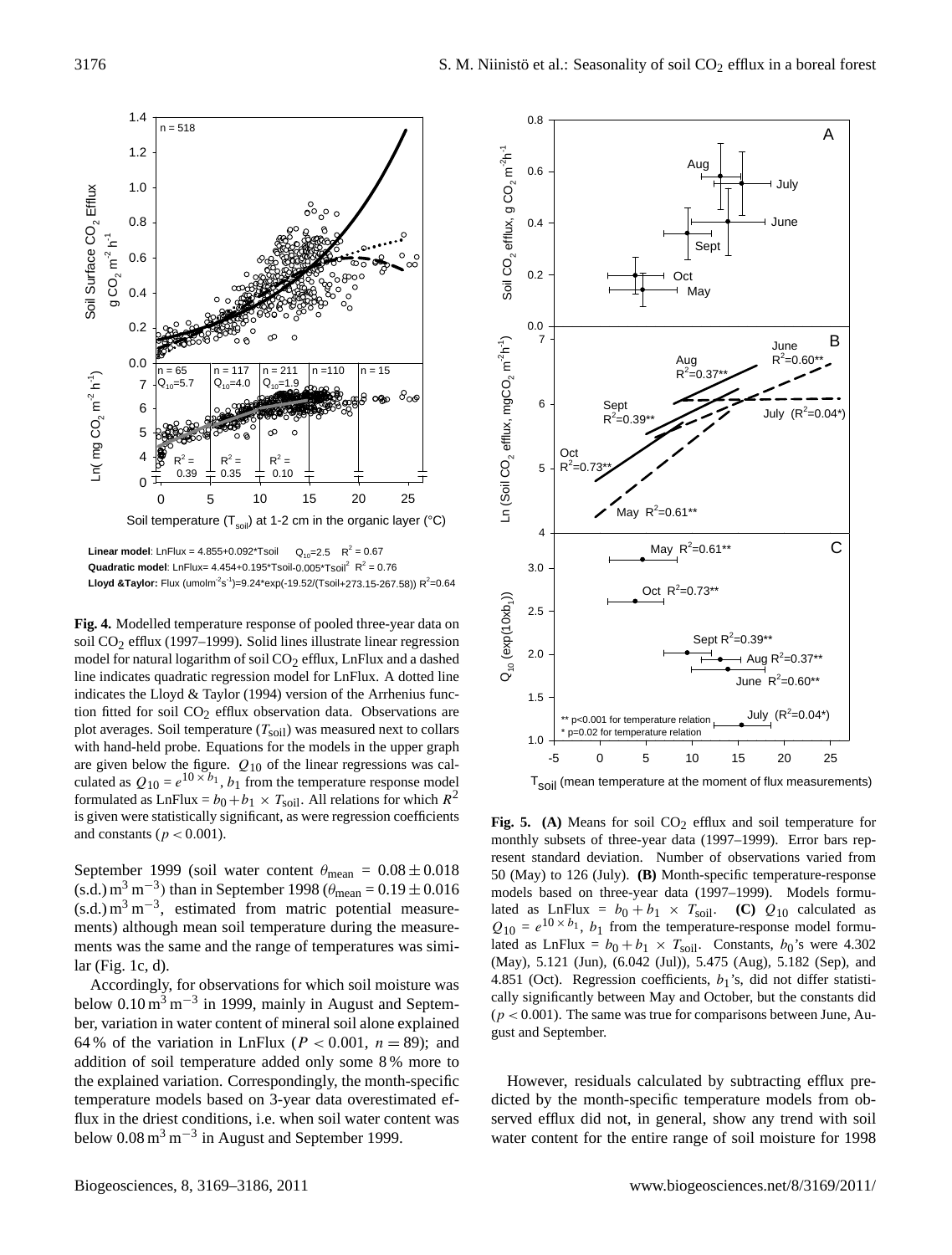and 1999. Variation in mineral soil moisture did not explain the variation in CO<sub>2</sub> efflux in July 1998 or July 1999 ( $n = 38$ ) (1998) and 47 (1999)), but there was some positive correlation between LnFlux and gravimetric water content of moss and the organic layer measured at the time of flux measurements in July of the dry year 1999 (Spearman's rho 0.70 and 0.45,  $p < 0.001$  and  $< 0.02$ ,  $n = 29$ ).

#### **3.4 Multiple regression models and their evaluation**

In multiple regression models for the entire snow-free period, soil temperature was the dominant predictor of lntransformed soil  $CO<sub>2</sub>$  efflux (LnFlux). Addition of the square of soil temperature markedly improved the model (Table 2). Multiple regression models were based on pooled data for the years 1998 and 1999 because the data for 1997 lacked observations on soil water content.

Degree days, i.e. cumulative sum of daily air temperatures exceeding 5 ◦C or its alternatives day of year and degree days divided or multiplied by day of year, were better auxiliary predictors of LnFlux than soil moisture was (Table 2). A multiple regression model with soil temperature, degree days as an index of seasonality and their squares as predictors was found to have a good fit for the entire snow-free period, especially due to its evenly distributed residuals with respect to measured efflux. Inclusion of the square of degree days was justified on the basis of the decrease in RMSE, but soil moisture was not found to be a significant predictor in the step-wise regression analysis that had soil temperature, degree days and their squares to chose from in addition to soil moisture. Inclusion of an interaction variable of soil temperature x degree days was statistically supported at 0.05 level, with further justification from the comparison of Akaike's Information Criteria. However, its inclusion was not supported by a notable decrease in RMSE and the effect of its inclusion to the coefficient of determination was small ( $\Delta R^2 = 0.002$ ). Residuals for the model with soil temperature, degree days and their squares did not vary with soil moisture.

The performance of different regression models was compared to independent sets of soil  $CO<sub>2</sub>$  efflux data collected on two sites, Huhus and Mekrijärvi, in the year 2000. The chosen LnFlux models based on pooled 1998 and 1999 data measured in Huhus, a simple linear temperature model, a quadratic temperature model, with or without soil moisture, and a combined quadratic temperature and quadratic degree days model (Table 2) were used to predict efflux on Plot 1 in Huhus. In addition, the quadratic temperature models with and without degree days were used to estimate the efflux on a plot of identical design in another young pine stand in nearby Mekrijärvi.

In general, models overestimated the efflux at low temperatures, i.e. in May and October at both sites. The relatively greatest single overestimation, up to 110–140 % by models without degree days as a seasonality index and approximately 60 % by combined temperature and degree days model, occurred on a typical spring day in May: air and surface soil temperatures were clearly above  $10^{\circ}$ C but efflux was still relatively low,  $0.21 \text{ g } CO_2 \text{ m}^{-2} \text{ h}^{-1}$ . The greatest consistent underestimation occurred in Huhus during the peak season in August: an average of 35 % by the linear temperature model, about 25–30 % by the quadratic temperature model with or without soil moisture and an average of 17 % by the quadratic temperature model with the degree days (Fig. 6). For Mekrijärvi, the greatest underestimations with the quadratic temperature and degree days model were also made for two days of peak flux that occurred there in July.

On the whole, the quadratic temperature and degree days model performed best with a high correlation between measured and predicted flux both in Huhus ( $R^2 = 0.90$ ,  $p <$ 0.001) and in Mekrijärvi ( $R^2 = 0.89$ ,  $p < 0.001$ ). Inclusion of degree days in the temperature model resulted in a notable decrease in average difference between measured and predicted flux for both sites (Fig. 7). It especially improved predictions at low temperatures in May but also, in general, in June to September, although not in October (Fig. 6).

For Huhus, the difference between measured and predicted was, on average, 14 % of the average  $(0.45 \text{ g } \text{CO}_2 \text{ m}^{-2} \text{ h}^{-1})$ for the measured flux using the quadratic temperature model with degree days. There was a small bias connected with observations from the three days of peak flux, July 18 and August 1 and 15. In comparison, the linear and quadratic temperature models gave unbiased estimates; i.e. regression intercepts were not significantly ( $p < 0.001$ ) different from 0 nor did the regression coefficients differ significantly from 1 (1:1 line), but the correlation between measured and predicted efflux was notably smaller ( $R^2 = 0.56$  and 0.61,  $p < 0.001$ ). Predictions made by the quadratic soil temperature model with moisture differed slightly from the 1:1 line of predicted versus measured efflux, indicating small bias.

Despite a small bias, a quadratic temperature and degree days also gave good predictions for the nearby Scots pine site in Mekrijärvi; the difference between measured and predicted was, on average, 12 % of the average  $(0.47 \text{ g } \text{CO}_2 \text{ m}^{-2} \text{ h}^{-1})$  for the measured flux. Exclusion of a measuring point with a burst of efflux possibly related to fungal growth starting in August, at maximum four-fold compared to the plot mean, improved the fit.

#### **3.5 Estimates of annual efflux**

Different models of LnFlux (Table 2) resulted in similar cumulative estimates of soil  $CO<sub>2</sub>$  efflux. For the six snow-free months in 1998, the estimate predicted with the quadratic temperature and continuous weather data was  $1509 \text{ g } CO<sub>2</sub> \text{ m}^{-2}$  whereas the estimate by the quadratic temperature and degree days model was not significantly greater (a 3 % difference). For the six snow-free months of 1999, estimates with the quadratic temperature and degree days model and the quadratic temperature and soil moisture model were within 1 % of the estimate of 1533 g  $CO<sub>2</sub>$  m<sup>-2</sup> by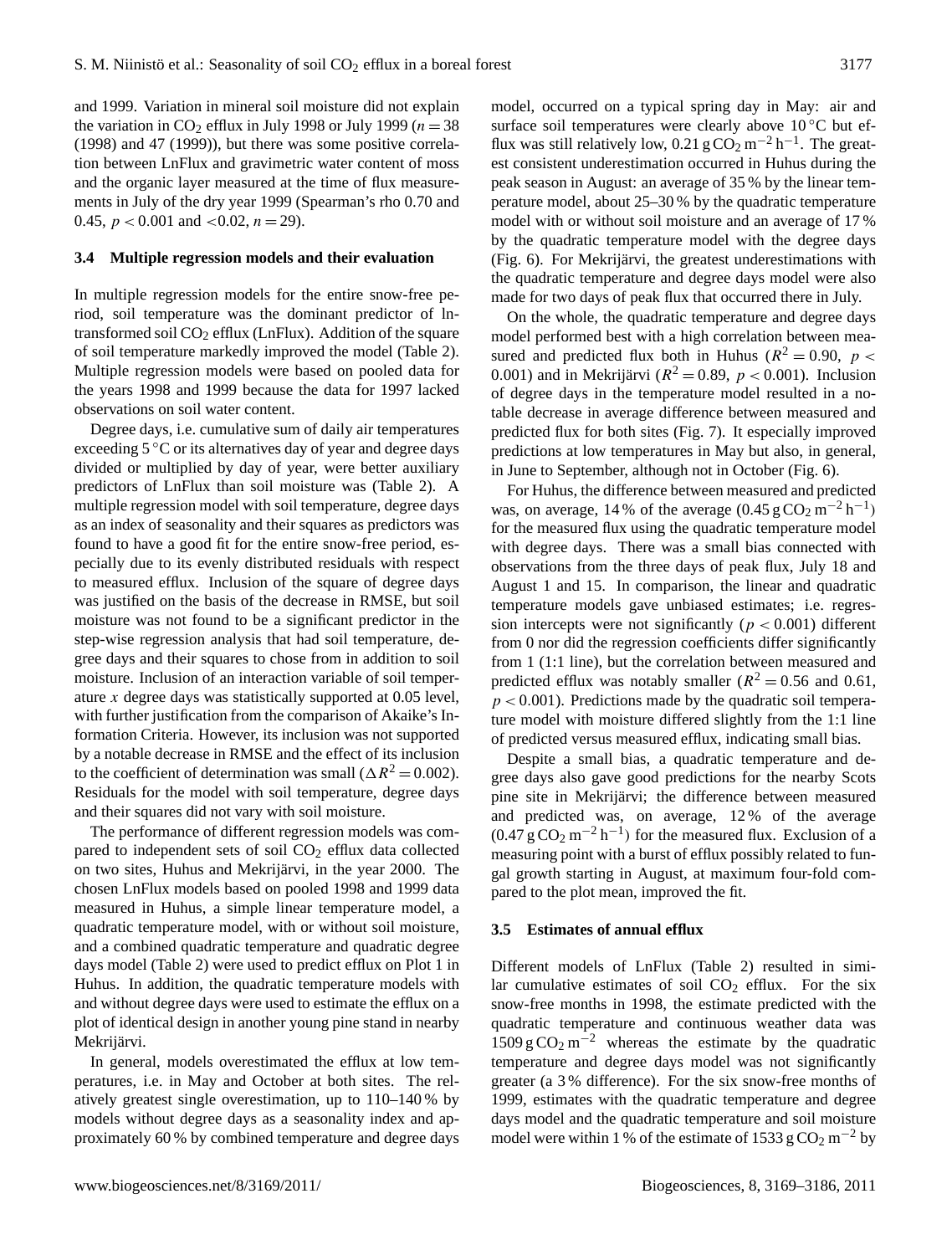| Dependent                            | Independent                        |                                                                                      |             |                |            |        |       |       |         | <b>Estimates for</b> |           |                         |                        |                         |
|--------------------------------------|------------------------------------|--------------------------------------------------------------------------------------|-------------|----------------|------------|--------|-------|-------|---------|----------------------|-----------|-------------------------|------------------------|-------------------------|
| variable                             | Model                              | variables $x_i$                                                                      | $F_{model}$ | $df_{model}$   | $d$ ferror | SS     | RMSE  | $R^2$ | AIC     | $\beta_0$            | $\beta_1$ | $\beta_2$               | $\beta_3$              | $\beta_4$               |
| Ln(Flux in<br>$mgCO_2m^{-2}h^{-1}$ ) |                                    | LnFlux = $\beta_0 + \beta_1 \times x_1 + \beta_2 \times x_2 +  + \beta_i \times x_i$ |             |                |            |        |       |       |         |                      |           |                         |                        |                         |
|                                      | Temperature & Water content Models |                                                                                      |             |                |            |        |       |       |         |                      |           |                         |                        |                         |
|                                      |                                    | $T_{\rm soil}$                                                                       | 980.68**    |                | 392        | 103.94 | 0.326 | 0.71  | $-882$  | 4.7796               | 0.0980    |                         |                        |                         |
|                                      | 2                                  | $T_{\text{soil}}$ , $T_{\text{soil}}^2$                                              | $901.06**$  | $\overline{c}$ | 391        | 119.54 | 0.258 | 0.82  | $-1066$ | 4.3462               | 0.2210    | $-6.081 \times 10^{-3}$ |                        |                         |
|                                      | 3                                  | $T_{\text{soil}}$ , swc                                                              | 592.62**    | $\overline{2}$ | 391        | 103.39 | 0.304 | 0.75  | $-935$  | 5.2101               | 0.0899    | $-1.188$                |                        |                         |
|                                      | 4                                  | $T_{\text{soil}}$ , swc, swc <sup>2</sup>                                            | 441.25**    | 3              | 390        | 112.37 | 0.291 | 0.77  | $-968$  | 4.7559               | 0.0852    | 5.515                   | $-22.563$              |                         |
|                                      |                                    | $T_{\text{soil}}$ , $T_{\text{soil}}^2$ , swc                                        | $665.40**$  | 3              | 390        | 121.70 | 0.247 | 0.84  | $-1098$ | 4.6512               | 0.2050    | $-5.548 \times 10^{-3}$ | $-1.215$               |                         |
|                                      | 6                                  | $T_{\text{soil}}$ , $T_{\text{soil}}^2$ , swc, swc <sup>2</sup>                      | $601.10**$  |                | 389        | 125.22 | 0.228 | 0.86  | $-1159$ | 4.1447               | 0.2025    | $-5.673 \times 10^{-3}$ | 6.841                  | $-24.535$               |
|                                      |                                    | Models with Seasonality Index                                                        |             |                |            |        |       |       |         |                      |           |                         |                        |                         |
|                                      |                                    | $T_{\text{soil}}$ , $T_{\text{soil}}^2$ , DD                                         | $779.00**$  | 3              | 390        | 124.68 | 0.231 | 0.86  | $-1151$ | 4.2078               | 0.2031    | $-5.088 \times 10^{-3}$ | $2.890 \times 10^{-4}$ |                         |
|                                      | 8                                  | $T_{\text{soil}}$ , $T_{\text{soil}}^2$ , DD, DD <sup>2</sup>                        | 912.38**    |                | 389        | 131.47 | 0.199 | 0.90  | $-1304$ | 4.1330               | 0.1814    | $-4.787 \times 10^{-3}$ | $1.732 \times 10^{-3}$ | $-1.137 \times 10^{-6}$ |

Independent variables: soil temperature at 1–2 cm in the organic i.e. humus layer ( $T_{\text{soil}}$ ), water content of the upper 30 cm of mineral soil (swc), degree days i.e. cumulative sum of<br>daily air temperatures exceeding 5 day of year, month, interaction variables such as  $T_{\text{sol}} \times$  swc, degree days/day of the year and  $T_{\text{sol}} \times$  degree days (models not shown). RMSE = a square root of mean squared error, AIC = Akaike's Information Criterion. \*\* denotes statistical significance at the 0.001 risk level.



**Fig. 6.** Model evaluation: Soil CO2 efflux and soil temperature at the time of measurements in 2000 (**(A)** in Huhus and **(B)** in Mekrijärvi) and difference between measured and predicted efflux  $\langle (C)$  in Huhus and  $(D)$  in Mekrijärvi). Models formulated as LnFlux =  $b_0 + b_1 \times T_{\text{solid}} +$  $b_2 \times T_{\text{soil}}^2$  and LnFlux =  $b_0 + b_1 \times T_{\text{soil}} + b_2 \times T_{\text{soil}}^2 + b_3 \times \text{degree\_days} + b_4 \times \text{degree\_days}^2$ . Note: Degree days (DD) = Cumulative sum of daily air temperatures exceeding  $5^{\circ}$ C. See Table 2 for values of regression coefficients.

the quadratic temperature model. The difference in the estimated sum of soil  $CO<sub>2</sub>$  efflux between the snow-free periods of 1998 and 1999 was small, 1–1.5 %. The period from June to August represented 50–60 % of the annual estimate.

Accumulated efflux during winter was calculated using the average of the winter measurements in February–April 1999 for 1998 and the average of the measurements in March– April 2000 for 1999. The six winter months, from November to April, thus represented, on average, 14 % of the annual soil CO<sup>2</sup> efflux for the snow-free period of 1998 combined with

the winter 1998–1999 and 25 % for the snow-free period of 1999 combined with the winter 1999–2000. The greater efflux in winter 1999–2000 compared to the winter before resulted in a 15 % greater annual sum for the latter 12 month period (i.e.  $2050 \text{ g } \text{CO}_2 \text{ m}^{-2} \text{ a}^{-1}$ ). The efflux of the latter winter was twice that of the previous winter which had a greater effect on the estimate of the annual soil  $CO<sub>2</sub>$  efflux than a correction of +15 % for model underestimation during peak efflux (in July–August) would have had.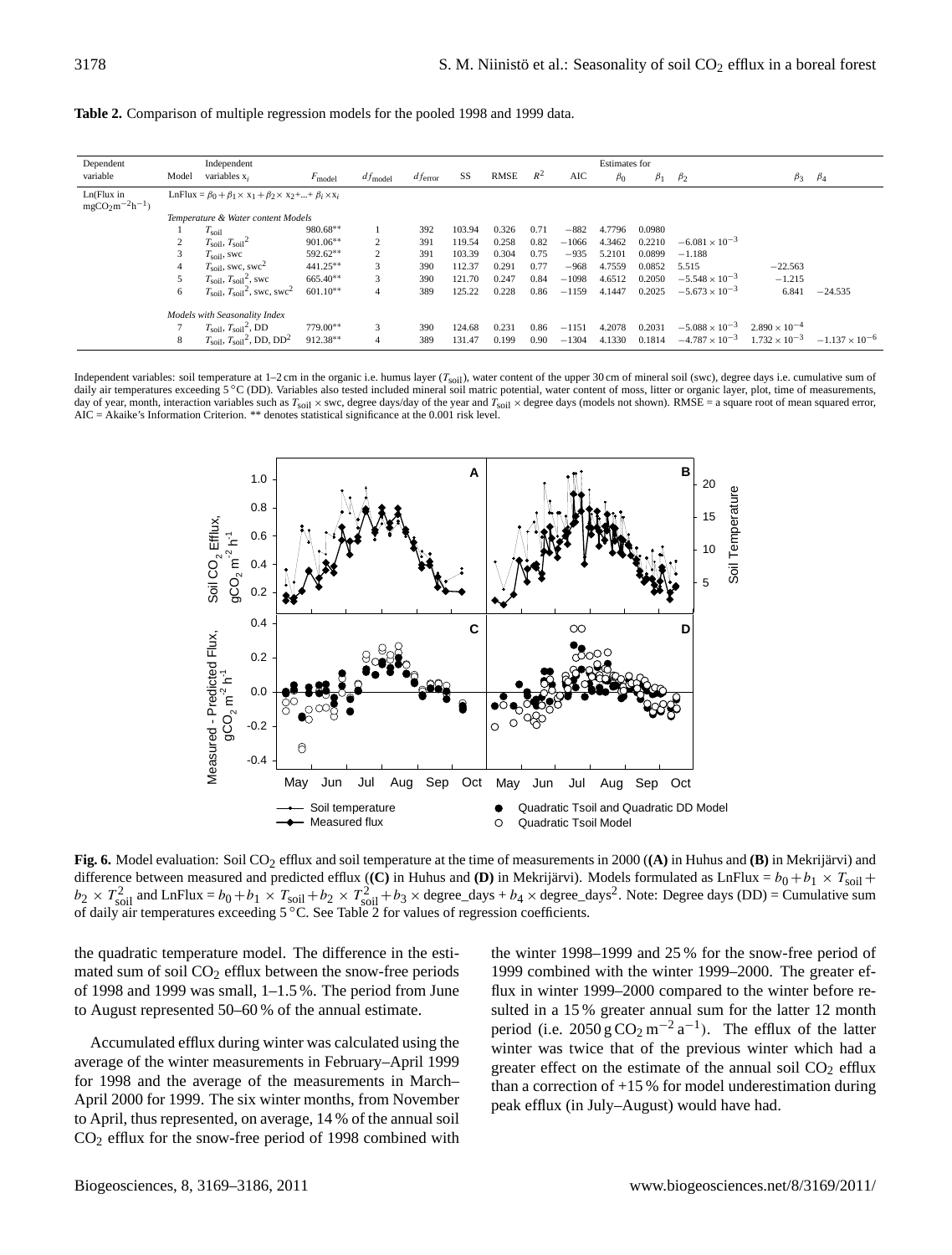**Fig. 7.** Predicted versus measured efflux in evaluation data in 2000. **(A)** Predicted efflux in Huhus in 2000 with the quadratic soil temperature model. **(B)** Predicted efflux in Mekrijärvi in 2000 with the quadratic soil temperature model. **(C)** Predicted efflux in Huhus in 2000 with the quadratic soil temperature and degree days model. **(D)** Predicted efflux in Mekrijärvi in 2000 with the quadratic soil temperature and degree days model. Models formulated as LnFlux =  $b_0 + b_1 \times T_{\text{soil}} + b_2 \times T_{\text{soil}}^2$  and LnFlux =  $b_0$  +  $b_1 \times T_{\text{soil}} + b_2 \times T_{\text{soil}}^2 + b_3 \times \text{degree\_days} + b_4 \times \text{degree\_days}^2$ .

#### **4 Discussion**

#### **4.1 Range of soil CO<sup>2</sup> efflux and annual estimates**

corresponded to those obtained for some forest ecosystems The temporal range of plot averages of soil  $CO<sub>2</sub>$  efflux measured here, 0.04 to  $0.90 \text{ g } \text{CO}_2 \text{ m}^{-2} \text{ h}^{-1}$ , was within the range reported for boreal Scots pine forests (e.g. Högberg et al., 2001; Pumpanen et al., 2003a). Our annual estimates, ranging from 1750 to 2050 g  $CO_2$  m<sup>-2</sup> for 1998 and 1999, also in the boreal zone (e.g. Kurganova et al., 2003; Wang et al., 2003) but were smaller than others (Russell and Voroney, 1998; Rayment and Jarvis, 2000; Domisch et al., 2006). Overestimation of soil surface efflux for the site covered mainly with a feather moss, *Pleurozium schreberi,* can be estimated to be some 10 % for including moss dark respiration in conditions with an average efflux of  $0.42 \text{ g } \text{CO}_2 \text{ m}^{-2} \text{ h}^{-1}$ , average water content in moss of 250 %, average air temperature at the time of measurements 15 ◦C in 1999, and assuming a similar optimum of moss water content for dark respiration as has been found for photosynthesis (see Silvola, 1985, 1992).

The range of soil CO<sub>2</sub> efflux, 0.044–0.134 g CO<sub>2</sub> m<sup>-2</sup> h<sup>-1</sup> measured in winter in this study in a pine forest was smaller than that measured in a Finnish spruce stand (Domisch et al., 2006) but similar to the range of efflux in other boreal forests (Winston et al., 1997; Kurganova et al., 2003; Pumpanen et al., 2003a). Our estimates of soil  $CO<sub>2</sub>$  efflux for the 6-month winter period were  $240 \text{ g } \text{CO}_2 \text{ m}^{-2}$  for the winter of 1998– 1999 and  $510 \text{ g } \text{CO}_2 \text{ m}^{-2}$  for the following winter. The contribution of the snow-covered period to the annual estimate of soil CO<sup>2</sup> emissions corresponded to the previously reported estimates, 5 to 22 %, for boreal forests with an equally long snow-covered period (Kurganova et al., 2003; Wang et al., 2003; Domisch et al., 2006). However, there is some uncertainty in winter  $CO<sub>2</sub>$  efflux from soil in this study, because of the low frequency of measurements in winter. Auxiliary measurements in Novembers 1997–1999 (results not shown) made on thin snow cover of the time either on summertime collars or next to them depending on snow depth, with the same methodology than summertime efflux measurements, indicated that using observations made only during winter months with a well-insulating, i.e. thick snow cover could have lead to an overestimation of winter fluxes by some 10 % and of annual sum by some 1–3 % depending on the winter in question. Thus more measurements with large chambers, especially early in the winter, would have been needed to acquire more accurate estimates of winter efflux.

The greater efflux in winter 1999–2000 compared to winter 1998–1999 could be explained by higher soil temperatures in January–April 2000, when temperatures remained around  $0^{\circ}$ C, as winter flux has been suggested to be sensitive to interannual variation in temperature (Winston et al.,1997). Differences in substrate availability and in snowpack structure could also have been contributing factors. The more layered snowpack early in 2000 could have caused  $CO<sub>2</sub>$  to accumulate in soil more than it had under the better-aerated snowpack in 1999, which could have still been reflected in measured efflux after a snow removal because of slow diffusion of gases through a frozen surface of soil. Melt-freeze crusts in snow appeared to restrict transportation of  $CO<sub>2</sub>$  for at least a month or two in late winter, contrary to earlier observations (Winston et al., 1997); but the extent of the restriction appeared to be dependent on the weather pattern in this climate.

#### **4.2 Seasonality of temperature response**

At a given temperature, soil  $CO<sub>2</sub>$  efflux was observed to be higher later in the snow-free period than in spring and early summer, which is similar to findings in a Douglas-fir forest (Drewitt et al., 2002) and is supported by the monthspecific models and results for model evaluation in this study. Monthly averages and models agreed with earlier findings of greater efflux in autumn compared to spring at comparable temperatures in a temperate forest (Crill, 1991). Our monthly models resulted in a pattern of predicted soil  $CO<sub>2</sub>$ 

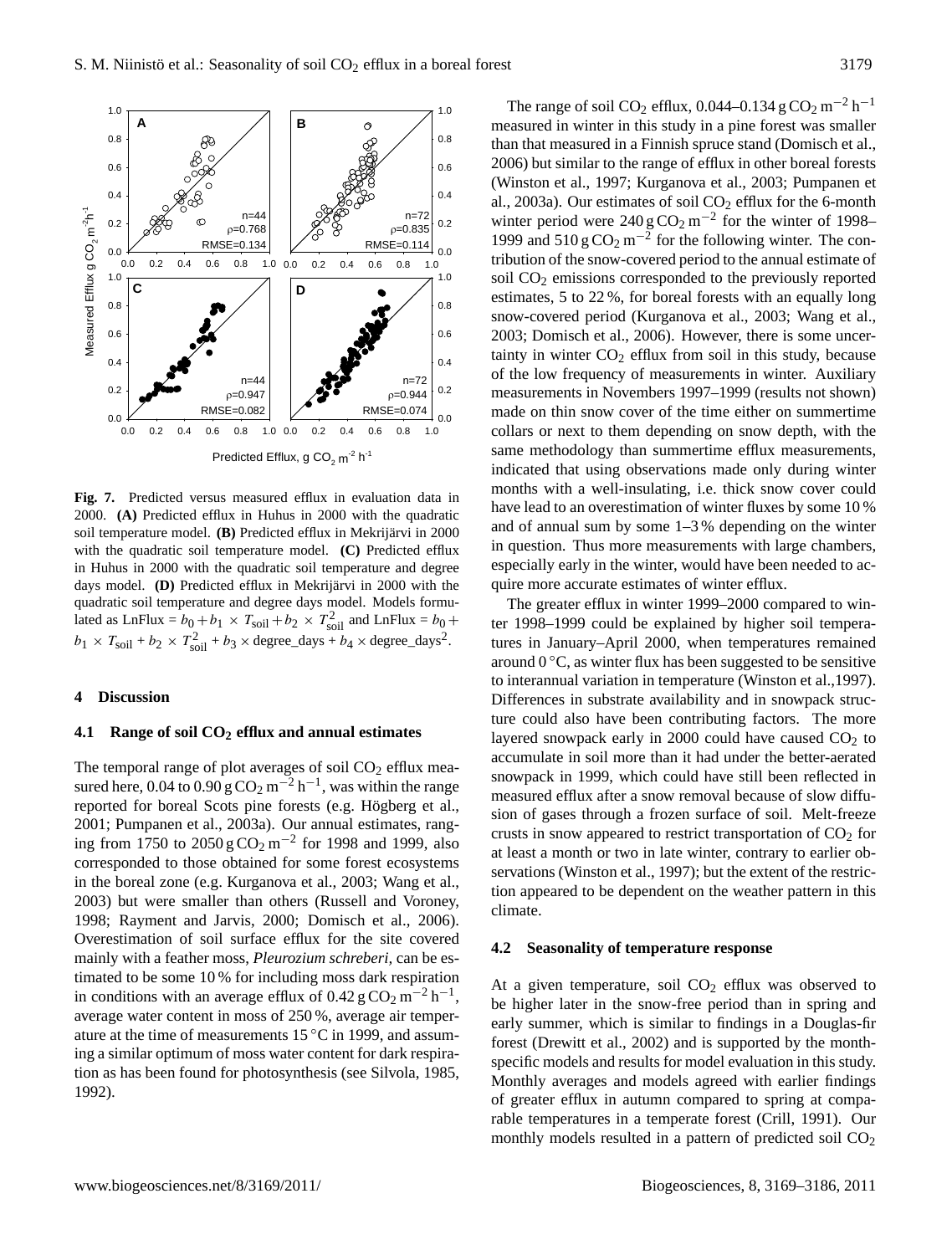efflux identical to that found in a Siberian pine forest study (Shibistova et al., 2002), with the month of May having the lowest  $CO<sub>2</sub>$  efflux at 10 °C and August having the highest. Variation in soil moisture did not explain the seasonality of the temperature response.

In our study, peak  $CO<sub>2</sub>$  efflux occurred in July–August, and the highest soil  $CO<sub>2</sub>$  efflux at a given temperature was found in August. Our results can be partly attributed to temporal variation in root-associated respiration. Although root growth was not monitored at our site, maximum root production usually lags by several weeks behind the aboveground growth of trees (e.g. Steinaker et al., 2010). At our site diameter growth typically started by the third week of June (Kellomäki, S. unpublished data). The annual increment in diameter of pines was small, about  $1 \text{ mm a}^{-1}$  at a height of  $1.3 \text{ m}$ , which made day-to-day monitoring of growth difficult. In our region, however, the fine root biomass and root growth in Scots pine forests have been observed to peak late in the summer or early autumn, in July, August or September, differing in different stands and from year to year (Makkonen and Helmisaari, 2001; Helmisaari et al., 2009).

Correspondingly, the peak root and mycorrhizal respiration in a Swedish tree-girdling experiment was observed in August, following a pattern similar to ours for maximum solar irradiance at the end of June and a period of high air- and soil temperatures in July (Högberg et al., 2001; Bhupinderpal-Singh et al., 2003). Results from this boreal pine-girdling experiment suggest a correlation between soil  $CO<sub>2</sub>$  efflux and biomass of the external mycelium of ectomycorrhizal fungi, which can contribute 30–40 % of the soil microbial biomass in our type of Scots pine stands (Högberg and Högberg, 2002). In addition to the fact that flux of photosynthates supports a considerable portion of soil microbial biomass consisting of ectomycorrhizal fungi, dissolved organic carbon from mycorrhizal fungi is also a potentially important source of carbon for other soil microbes (Högberg and Högberg, 2002).

Soil  $CO<sub>2</sub>$  efflux during the peak season in mid-July– August was underestimated by the soil temperature and degree days model of this study. Similar underestimation of CO<sup>2</sup> efflux with a temperature response model covering the entire snow-free period was also observed by Kolari et al. (2009) for July–August in another Finnish Scots pine forest. The seasonal pattern of root growth and rapid growth of external mycelium of ectomycorrhizal fungi in coniferous boreal forests later in the season, from July to September or October, compared to the earlier part of the snow-free period (Wallander et al., 1997, 2001), could explain underestimation of  $CO<sub>2</sub>$  efflux in mid-July–August by our models. Correspondingly, appearance of fruit bodies of ectomycorrhizal fungi inside individual collars occurred in our study from August to October which was associated with higher soil  $CO<sub>2</sub>$  efflux from these measurement points.

The influence of fast flux of photosynthates on soil  $CO<sub>2</sub>$ efflux, through the roots and root-associated respiration, has been suggested to be proportionally largest in the middle of the growing period; consequently, soil temperature may not exert major control on root respiration at that time, but recent aboveground weather conditions affecting photosynthesis may have an effect (Russell and Voroney, 1998; Ekblad et al., 2005). In the girdling experiment, sensitivity of root respiration to soil temperature was correspondingly found to be lower than that of heterotrophic respiration in mid-July and early August (Bhupinderpal-Singh et al., 2003). A greater proportion of soil CO<sub>2</sub> originating from roots and root-associated respiration and greatly influenced by flux of photosynthates could help to explain the relative temperature insensitivity of soil CO<sub>2</sub> efflux in our study in July compared to other parts of the snow-free period, especially as the highest monthly mean photosynthesis at our site has been measured for July (Zha et al., 2007). Others have also found a weak or no correlation between  $CO<sub>2</sub>$  efflux from forest soil and soil temperature during the peak period of soil  $CO<sub>2</sub>$  efflux and temperature in summer (Russell and Voroney, 1998; Kelliher et al.,1999; Curiel Yuste et al., 2004) or between efflux and soil temperature and moisture (Schlentner and Van-Cleve, 1985). In our study, variation in soil moisture did not clearly explain the variation in  $CO<sub>2</sub>$  efflux in July, contrary to the results of a study in a Siberian pine forest (Kelliher et al., 1999).

The differences in the level of soil  $CO<sub>2</sub>$  efflux at low temperatures between spring and autumn are most likely due to differences in temperatures within the soil column during warming and cooling (see Reichstein et al., 2005) and to differences in size of the volume of soil that is active, i.e. not waterlogged or frozen (Rayment and Jarvis, 2000). A similar hysteresis-type of pattern in the temperature response of the soil  $CO<sub>2</sub>$  efflux has been observed in other forest studies with single-depth measurements of soil temperature during a snow-free period (e.g. Morén and Lindroth, 2000; Drewitt et al., 2002). A hysteresis of temperature response was also found in laboratory incubations of forest soils during warming and cooling treatments (Reichstein et al., 2005). Although most of the soil  $CO<sub>2</sub>$  emissions have been estimated to originate from the organic humus layer in Finnish boreal forests throughout the year (Pumpanen et al., 2003b), the depth from which soil temperature is measured can cause seasonal differences in the perceived level of soil CO<sup>2</sup> efflux at a given temperature (e.g. Drewitt et al., 2002). In addition to a possible discrepancy between the soil layer from which most of the  $CO<sub>2</sub>$  originates and the soil layer in which temperature is measured, momentary temperatures in the surface soil may not reflect the conditions in which soil  $CO<sub>2</sub>$  emissions have been produced and transported during a period preceding the measurements. The greatest overestimations with temperature models in this study were thus often associated with cool conditions in May and October with afternoon surface temperatures that were noticeably higher than the morning temperatures.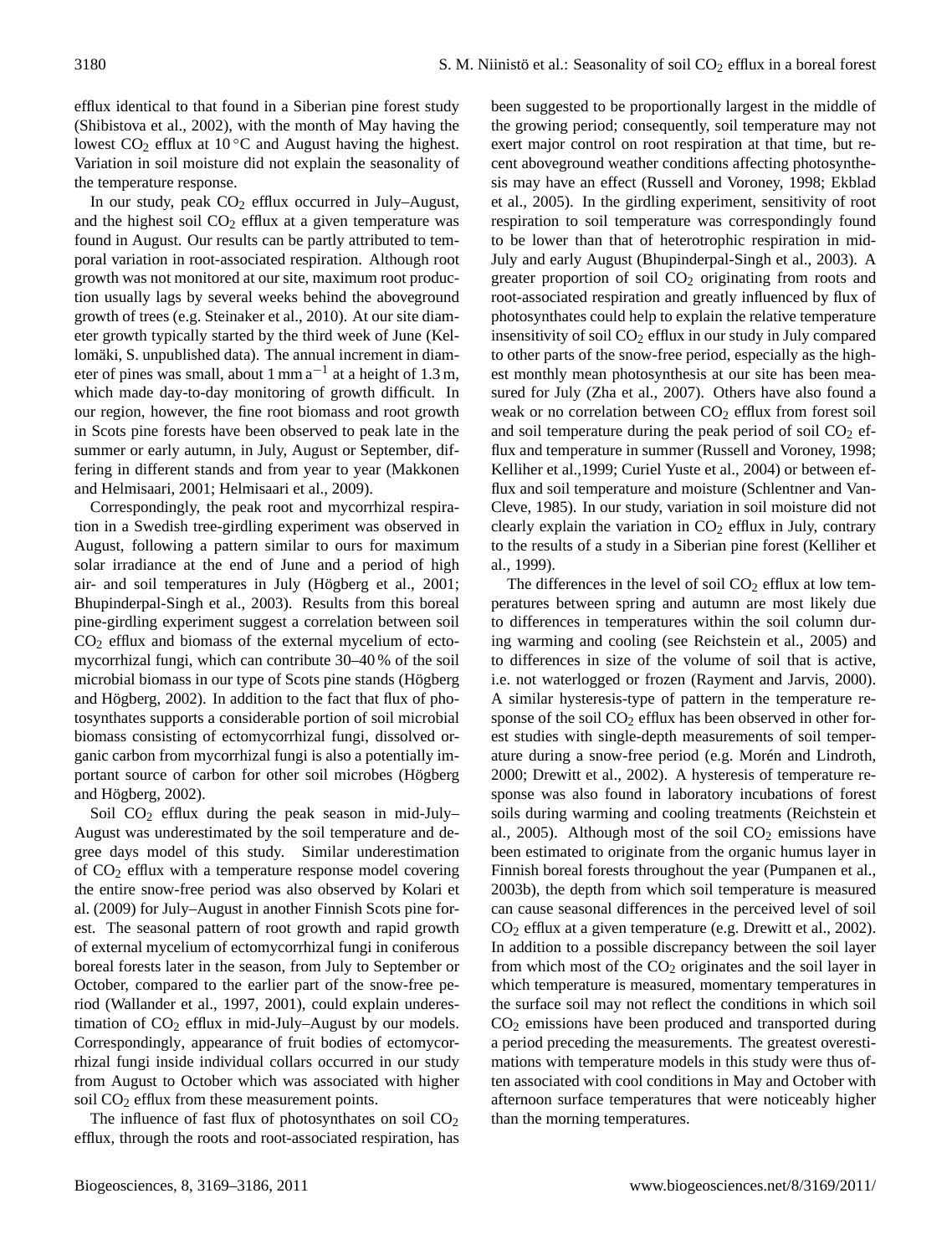In this study, a lack of appropriate temperature data prevented a thorough comparison and evaluation of models based on temperatures at different soil depths. The most comprehensive series of temperatures of the deeper soil layers was obtainable for the depth of 7 cm in the mineral soil in 1998–2000, with some gaps in 2000. A similar data series was not available for the evaluation measurements made in Mekrijärvi. The fact that the temperature had been measured in the organic layer, i.e. close to surface, contributed for the most part to the observed greater level of  $CO<sub>2</sub>$  efflux at a given temperature in October compared to May. Auxiliary analyses with mineral soil temperatures at 7 cm produced an opposite pattern. Similar reverse hystereses of the temperature response were observed for the surface and central temperatures of forest soil columns during warming and cooling treatments in laboratory (Reichstein et al., 2005). Yet in our study, the temperature of the organic layer was a better predictor of soil  $CO<sub>2</sub>$  efflux in May than the temperature at 7 cm depth in mineral soil was. In October, variation in these two temperatures explained approximately an equal proportion of the variation in soil  $CO<sub>2</sub>$  efflux. In modelling temperature response with multiple soil temperatures, temperature of the organic layer was the only predictor selected in a step-wise procedure of a regression analysis for May. For October, an inclusion of temperature at 7 cm in mineral soil as an auxiliary predictor did not notably improve the model fit although the inclusion was statistically supported ( $p = 0.03$  for an increase of 0.02 in  $R^2$ ). Inclusion did not change the difference in the level of  $CO<sub>2</sub>$  efflux at a given temperature of the organic layer between May and October (as in Fig. 5b).

The most appropriate depth to measure soil temperature is therefore not necessarily constant, as the soil  $CO<sub>2</sub>$  efflux is influenced by the temperature of the soil column that should be taken into account as a whole (e.g. Morén and Lindroth, 2000). On the other hand, a contribution of the organic layer to soil  $CO<sub>2</sub>$  efflux and its seasonal and annual variation have been found to be significant in many forest studies. Contribution has been estimated to be over 40 % of the total annual soil CO<sup>2</sup> efflux (Davidson et al., 2006b) and two thirds of the mineralized carbon of soil column samples (Kähkönen et al., 2002; Reichstein et al., 2005). However, combining temperatures at different depths, or a multi-layer approach such as applied by Pumpanen et al. (2003b), Reichstein et al. (2005) and Davidson et al. (2006b), could be ideal, especially for a season-specific modelling. In continuous, multiyear modelling in a temperate forest, the partitioning of  $CO<sub>2</sub>$ production by horizon did not, however, improve the overall prediction of soil  $CO<sub>2</sub>$  efflux based on temperature functions (Davidson et al., 2006b).

It was, however, encouraging to find that according to our auxiliary analysis, the quadratic surface soil temperature and degree days model explained as much of the variation in soil  $CO<sub>2</sub>$  efflux in 1998–1999 as did a model with a combination of the temperatures of the organic layer and that at 7 cm in mineral soil as predictors. On the other hand, models that included temperature measured in mineral soil could not be comprehensively evaluated with independent soil  $CO<sub>2</sub>$  efflux data measured in 2000 because of scarcity of the soil temperature data. Yet, our auxiliary analyses indicated that soil  $CO<sub>2</sub>$  efflux was underestimated during the peak efflux in July–August also when the temperatures in the organic and topmost mineral soil layer were both included as predictors. The model with the temperatures measured at the two depths overestimated the soil  $CO<sub>2</sub>$  emissions in spring and early summer i.e. in May and June but its performance in autumn could not be tested against independent soil  $CO<sub>2</sub>$  efflux data because of the lack of appropriate soil temperature data.

Although difference in temperature response between early and late in the snow-free period mostly originated from the use of temperature measured at a single, constant depth in soil, seasonally variable factors such as substrate availability and composition of the microbial population could have influenced soil  $CO<sub>2</sub>$  efflux as well. Microbial populations have been observed to decline in spring after snowmelt but increase during autumn (Lipson et al., 1999, 2000). Correspondingly, mineralization of soil carbon has been found to be greater in samples collected in Finnish forests in October than in samples collected in May (Kähkönen et al., 2002). The supply of photosynthates to the roots has also been found to be smaller in forests in spring than in autumn (Keel et al., 2006), which in our study could have resulted in lower root respiration and, through a priming effect, also in lower microbial respiration in spring. Growth of ectomycorrhizal fungi has correspondingly been observed to be more rapid from July until September or October than in spring or early summer (Wallander et al., 1997, 2001). Also in our study, appearance of fruit bodies of ectomycorrhizal fungi inside individual collars occurred from August to October which was associated with higher soil  $CO<sub>2</sub>$  efflux from these measurement points.

In addition, fresh carbon inputs in the form of needle litter during the latter part of the snow-free period may have had a positive effect on level of soil  $CO<sub>2</sub>$  efflux. Needle litterfall peaked at our site in late summer and early autumn, similarly to a study on a the temporal pattern of needle litterfall in Finnish pine forests (Ukonmaanaho, 2007). Together the needle litterfall in August and September formed half of the annual needle litterfall at our site (Niinistö, S. M. unpublished data). Although the amount of litter from dwarf shrubs of the understorey can be small compared to tree litter in this kind of pine forests (Hilli et al., 2008), the senescence of dwarf shrubs, especially *V. myrtillus* at our site, could have provided a fresh input of carbon to  $CO<sub>2</sub>$  producing soil microbes in the autumn.

#### **4.3 Response of CO<sup>2</sup> efflux to moisture**

The overall response of soil  $CO<sub>2</sub>$  efflux to moisture at our site in the dry year 1999 resembled the response measured in a temperate forest where dry conditions decreased soil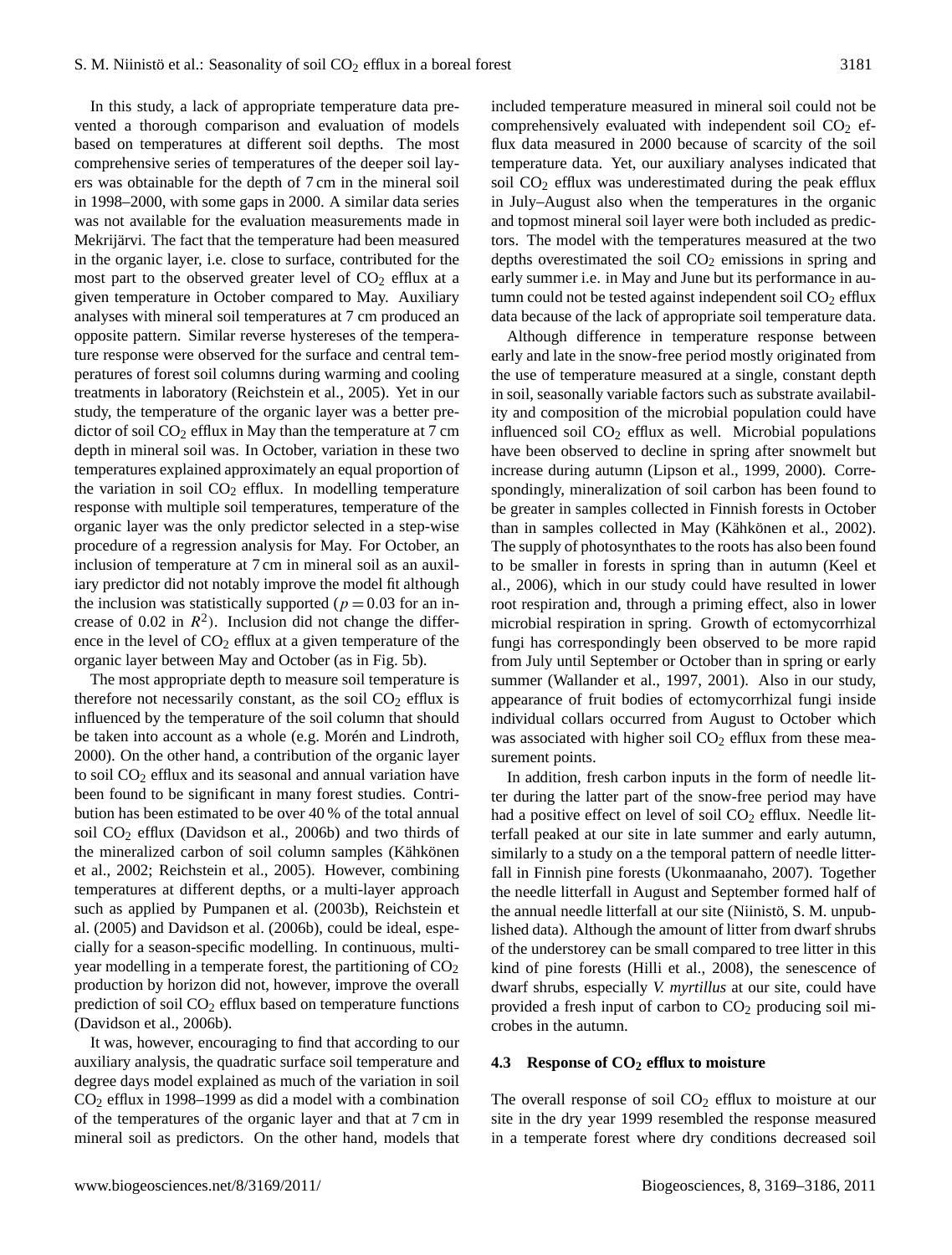CO<sup>2</sup> efflux in August and September, whereas with increasing moisture there was a decreasing trend early and late in the year (Davidson et al., 1998). Negative effects of dry conditions on soil  $CO<sub>2</sub>$  efflux previously found in temperate and boreal forests (Savage and Davidson, 2001; Subke et al., 2003; Kolari et al., 2009) were evident in our forest also when shorter periods of time were compared. Efflux was 30 % lower in September of the dry year 1999 (precipitation in the snow-free period 50 % of that in 1998) compared to the previous September, with a similar mean soil temperature and temperature range. A corresponding decrease in microbial respiration was observed in Finnish forest soils during a dry August (Vanhala, 2002).

There was a decline in measured soil  $CO<sub>2</sub>$  efflux with an increase in soil moisture at the high end of the range. It is unlikely that even at the high levels of soil moisture at our site, the requirements of sufficient aeration would not have been met in the coarse and well-drained sandy till in question, i.e. the production processes of  $CO<sub>2</sub>$  were probably not hindered by excess moisture. According to calculations based on 45 % porosity with stoniness accounted for, the soil air space in our experiment ranged from 0.21 to 0.29 m<sup>3</sup> m<sup>-3</sup> (1998) and to  $0.40 \,\mathrm{m^3\,m^{-3}}$  (1999). Moreover, the approximated optimum water content in the B horizon for soil  $CO<sub>2</sub>$ efflux,  $0.25-0.30 \text{ m}^3 \text{ m}^{-3}$  for our soil (based on the model by Skopp et al. (1990) and adapted for a Finnish till by Pumpanen et al., 2003b), was not exceeded even in the wet year of 1998. Similarly, no decrease in microbial  $CO<sub>2</sub>$  production, and consequently  $CO<sub>2</sub>$  evolution, was detected for a type of mineral soil similar to ours nor for a similar type of organic layer, i.e. boreal mor in conditions close to saturation, at water contents exceeding ours (Ilstedt et al., 2000; Schjønning et al., 2003).

The negative relationship between soil  $CO<sub>2</sub>$  efflux and soil moisture at high soil moisture observed in our study could thus have been an artifact, reflecting not the influence of soil moisture per se but rather some other covarying factor – such as temperature (Carlyle and Than, 1988; Davidson et al., 1998). On the other hand, the negative relation between  $CO<sub>2</sub>$  efflux on the soil surface and soil moisture could be partly due to high moisture slowing or preventing the transportation of  $CO<sub>2</sub>$ . In our case, there was a strong correlation between time and soil moisture during the first half of the snow-free period, which suggests that in our multivariable regression models soil moisture, with its negative regression coefficient, could have been a surrogate for time, i.e. progress of the growing season and associated processes when soil moisture decreased steadily after snow melt in early May. The same temporal pattern of soil moisture and the similar negative correlation between soil moisture and coniferous root growth have been observed during a snow-free period in Canada (Steinaker et al., 2010). In our month-specific analyses there was also no evidence of a decline associated with high soil moisture. As noted before (e.g. Kane et al., 2003), our data, i.e. soil  $CO<sub>2</sub>$  efflux observations together

with simultaneous measurements of natural variation of soil moisture, do not, however, enable us to properly distinguish between the effects of soil moisture and time, i.e. seasonality or temperature.

Inclusion of the moisture of moss, litter or the organic layer did not improve models that already included moisture of mineral soil as a variable. The intensity of soil  $CO<sub>2</sub>$  efflux measurements or gravimetric sampling may not have been great enough to capture short-term efflux fluctuations from these layers nor to capture the effect of smaller rain events, which has been found to be transient, but possibly significant (Kelliher et al., 1999; Savage and Davidson, 2003).

# **4.4 Multivariable approach**

Temperature probably functioned as such a good predictor because many environmental factors and ecosystem processes, such as solar irradiation, carbon uptake and plant growth, varied in concert with its variation in this boreal ecosystem over a typical "arch"of the snow-free period (e.g. Euskirchen et al., 2003). Temperature may also have acted as a proxy for other environmental variables, conditions and processes, thus calling temperature models "temperature-associated response models" may be justified. Although temperature of the organic humus layer was found to be a good predictor of soil  $CO<sub>2</sub>$  efflux in this study, use of temperature from several depths could further improve the ability of models to predict  $CO<sub>2</sub>$  efflux, especially during warming and cooling periods (Reichstein et al., 2005). Taking into account deeper soil layers would especially be advisable when soil  $CO<sub>2</sub>$  emissions are modelled in similar boreal forests during late autumn or winter and during severe droughts (Pumpanen et al., 2003b).

Different processes producing soil  $CO<sub>2</sub>$  efflux respond to changes in environmental conditions with different time lags; thus averages of environmental factors, such as the 24 h average of soil temperature in this study, make reasonable predictors of soil  $CO<sub>2</sub>$  efflux. Transport of substrates to  $CO<sub>2</sub>$ producing processes and transport of produced  $CO<sub>2</sub>$  are also influenced by prevailing conditions, which further complicates assessment of response times. For instance, flux between photosynthesis of tree canopy and soil  $CO<sub>2</sub>$  efflux has been found to be relatively rapid, 1–6 days through root and rhizosphere respiration, i.e. autotrophic respiration together with mycorrhizal and free microbial respiration (Ekblad and Högberg, 2001; Ekblad et al., 2005), but seasonally variable in magnitude (Keel et al., 2006). The link between canopy photosynthesis and soil  $CO<sub>2</sub>$  efflux will not, however, render the concept of temperature response of soil  $CO<sub>2</sub>$  efflux useless in boreal forests, partly due to the proxy-like quality of temperature and partly because of the controlling effect of temperature on heterotrophic respiration, the proportion of which may be greater in boreal coniferous forests than in temperate forests (Subke et al., 2006).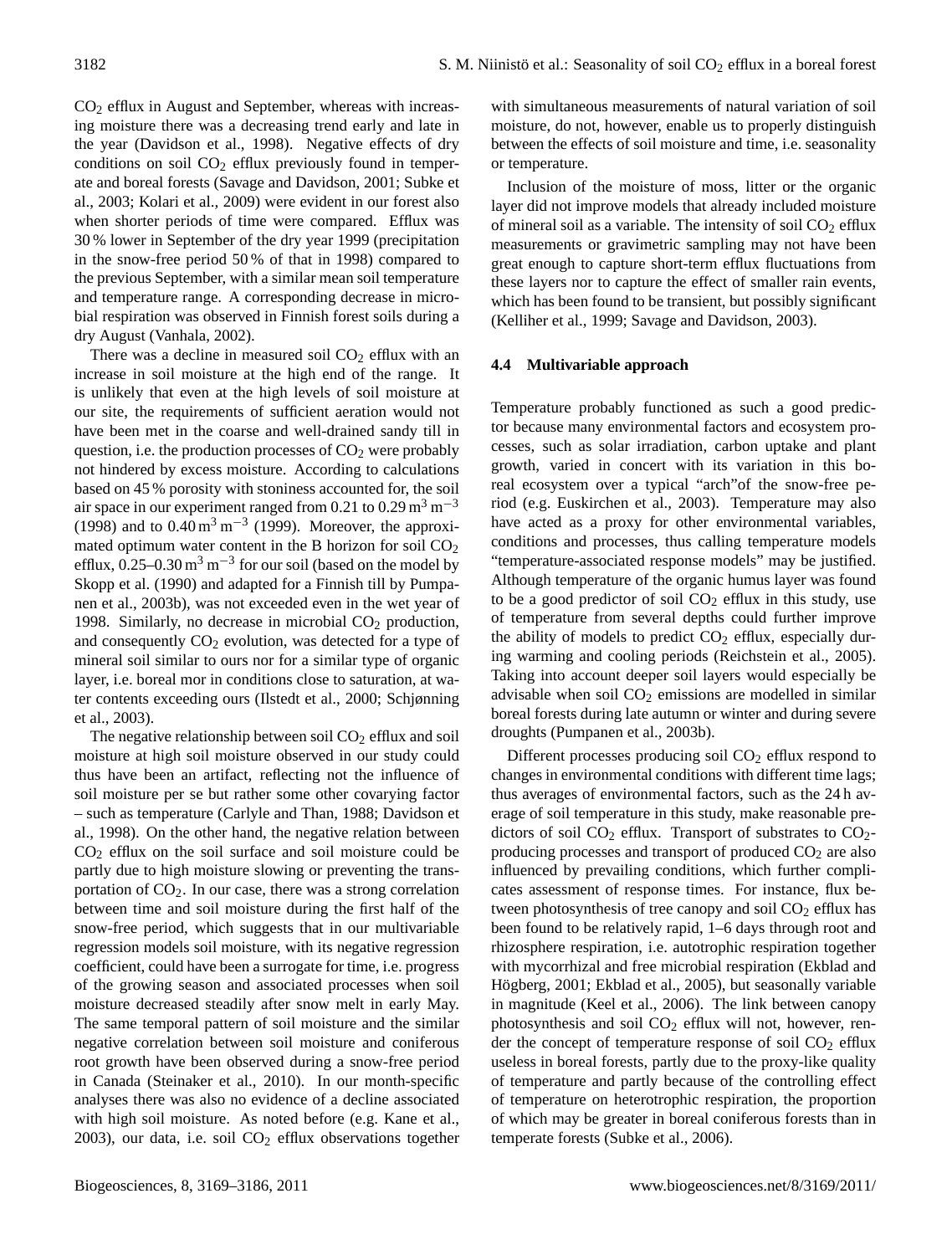There is a need for more process-based models that take into account the question of substrate supply and distinguish between the direct effects of temperature and moisture and their effects on substrate diffusion and availability (Davidson et al., 2006a). The phenology of the ecosystem regulates the substrate supply to the soil  $CO<sub>2</sub>$  efflux and to ecosystem respiration in general. It can explain some of the variation not accounted for by temperature-associated variation (Goulden et al., 1997). Accordingly, the basal rate of soil respiration has been found to vary seasonally with photosynthesis in temperate forest stands (Sampson et al., 2007). Inclusion of additional, seasonally changing variables such as needle litter input in our models proved to be difficult partly because of different intensity of the measurements. Also, time lags after which these variables could be considered to influence soil  $CO<sub>2</sub>$  efflux, were difficult to define. However, an addition of an index of seasonality, such as the degree days, improved the accuracy of models in this study, as has been reported previously for respiration and soil  $CO<sub>2</sub>$  efflux in boreal forests (Goulden et al., 1997; Lavigne et al., 1997; Richardson et al., 2006). This addition was supported by a model-evaluation exercise, although the consistent underestimation of flux during the peak season from mid-July to late-August was not corrected for. Differences between annual estimates produced with different models were yet small. Our results from the peak flux period in July and August, however, lent support to previous conclusions concerning the importance of inclusion of canopy processes (e.g. Irvine et al., 2005; Sampson et al., 2007), for upper-storey trees as well as understorey dwarf shrubs. Model predictions could also be improved by inclusion of the dynamics of root and mycorrhizal fungi production, which can be significant covarying processes of soil  $CO<sub>2</sub>$  efflux in boreal forests (Högberg and Högberg, 2002). Extremely high, but sporadic, values of efflux that were possibly related to fungal activity, appeared to be difficult to predict. Our observations on the timing of these maximum values possibly related to fungal activity stress the need to link predictions of fungal respiration with the phase of the growing season and possibly with precipitation patterns.

Models of season-specific temperature and moisture response could be a step forward and provide less biased estimates by accounting for driving variables that are not explicitly included in the model (e.g. DeForest et al., 2006). In conditions of pronounced seasonal variation of boreal forests, shorter-term models that take into account the phase of the season would help distinguish between the effects of temperature, moisture and above- and belowground phenological development. In addition, watering experiments could give valuable insight into the role of soil moisture also in boreal forest ecosystems.

#### **Appendix A**

## **Soil-specific calibration on Campbell's CS615 water content reflectometers**

Soil-specific calibration was carried out separately for the topmost 30 cm of mineral soil (density  $0.98 \text{ g cm}^{-3}$ ) and for the undisturbed sheet of the organic layer, which also contained some of the topmost mineral soil (density of 0.31 g cm−<sup>3</sup> ). Samples in large buckets (diameter 28 cm,  $n = 3$ ) were saturated with water; eight measurements were made for each water content, and samples were weighed during drying at room temperature. Finally, to determine the dry mass, mineral soil samples were dried at 105 ◦C and the organic/surface soil layer at  $70^{\circ}$ C. During calibration, water content was  $0.14 - 0.43$  m<sup>3</sup> m<sup>-3</sup> for the surface layer and  $0.06-0.51 \text{ m}^3 \text{ m}^{-3}$  for the mineral soil; the sensor output was 0.88–1.30 ms for the surface layer and 0.80–1.25 ms for mineral soil, which corresponded to the range in the field during May–October. Linear regressions were run with an output period (τ) in milliseconds at 20 °C as the independent variable and the volumetric soil water content  $(\theta)$ in  $m<sup>3</sup> m<sup>-3</sup>$  as the dependent variable for mineral and surface soil separately. Regression models were the following:  $\theta = -0.679 + 0.923 \cdot \tau$ , with  $r^2 = 0.98$  (mineral soil), and  $\theta = -0.374 + 0.616 \cdot \tau$ , with  $r^2 = 0.96$  (organic layer/surface soil).

The equation for mineral soil was similar to a previous calibration made for sandy soils with the same sensor (Kim and Benson, 2002). Compared to the soil-specific calibration, the manufacturer's standard calibration underestimated some 3 to 20–30 % or 0–0.07  $\text{m}^3$   $\text{m}^{-3}$  for mineral soil within the output range in the field in 1999. This was considerably less than, for instance, in a case of tropical clay soils (Veldkamp and O'Brien, 2000). The manufacturer's standard calibration equation applied here was for conditions in which electrical conductivity was equal to or smaller than  $1 dS m^{-1}$ (Campbell Scientific Inc., 1999).

*Acknowledgements.* We thank the staff at Mekrijärvi Research Station, especially Matti Lemettinen and Alpo Hassinen, for technical support, Ismo Rouvinen and Sanna Leinonen for help with meteorological data, and Tuula Larmola, Sari Juutinen and Jussi Lintunen for advice in the field and in the office. We also thank Hannu Mannerkoski for discussions on soil properties and water content, Alf Ekblad for discussions on dynamics of mycorrhizal fungi and Joann von Weissenberg for language revision. This work forms part of the Finnish Centre of Excellence Programme (Project no. 64308) funded by the Academy of Finland, the National Technology Agency (Tekes), and the University of Joensuu/University of Eastern Finland. Funding granted to S. M. Niinistö by Kone, Nessling, Niemi and the Metsämiesten Säätiö Foundations, the Finnish Cultural Foundation and the Science Foundation for Women is gratefully acknowledged.

Edited by: P. Stoy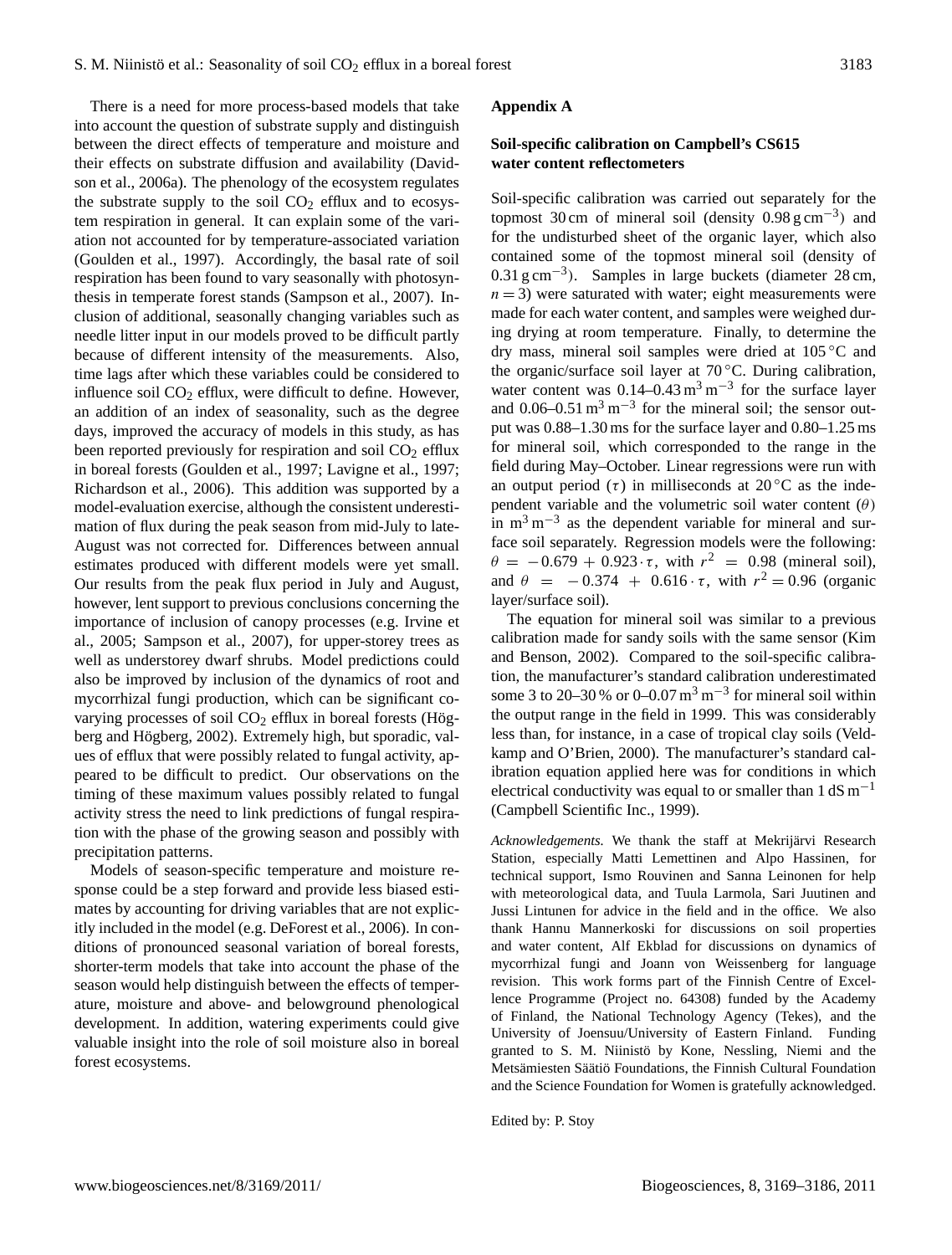# **References**

- Anderson, J. M.: Carbon dioxide evolution from two temperate, deciduous woodland soils, J. Appl. Ecol., 10, 361–378, 1973.
- Bhupinderpal-Singh, Nordgren, A., Ottosson Löfvenius, M., Högberg, M. N., Mellander, P.-E., and Högberg. P.: Tree root and soil heterotrophic respiration as revealed by girdling of boreal Scots pine forest: extending observations beyond the first year, Plant. Cell. Environ., 26, 1287–1296, 2003.
- Bowden, R. D., Nadelhoffer, K. J., Boone, R. D., Melillo, J. M., and Garrison, J. B.: Contributions of aboveground litter, belowground litter, and root respiration to total soil respiration in a temperate mixed hardwood forest, Can. J. Forest Res., 23, 1402– 1407, 1993.
- Campbell Scientific Inc.: CS615 Water content reflectometer: User guide, Campbell Scientific Inc., 17 pp., 1999.
- Carlyle, J. C. and Than, U. B.: Abiotic controls of soil respiration beneath an eighteen-year-old Pinus radiata stand in south-eastern Australia, J. Ecol., 76, 654–662, 1988.
- Crill, P. M.: Seasonal patterns of methane uptake and carbon dioxide release by a temperate woodland soil, Global Biogeochem. Cy., 5, 319–334, 1991.
- Curiel Yuste, J., Janssens, I. A., Carrara, A., and Ceulemans, R.: Annual  $Q_{10}$  of soil respiration reflects plant phenological patterns as well as temperature sensitivity, Global Change Biol., 10, 161–169, 2004.
- Davidson, E. A., Belk, E., and Boone, R. D.: Soil water content and temperature as independent or confounded factors controlling soil respiration in a temperate mixed hardwood forest, Global Change Biol., 4, 217–227, 1998.
- Davidson, E. A., Janssens, I. A., and Luo, Y.: On the variability of respiration in terrestrial ecosystems: moving beyond  $Q_{10}$ , Global Change Biol., 12, 154–164, 2006a.
- Davidson, E. A., Savage, K. E., Trumbore, S. E., and Borken, W.: Vertical partitioning of  $CO<sub>2</sub>$  production within a temperate forest soil, Global Change Biol., 12, 944–956, 2006b.
- DeForest, J. L., Noormets, A., McNulty, S. G., Sun, G., Tenney, G., and Chen, J.: Phenophases alter the soil respiration-temperature relationship in an oak-dominated forest, Int. J. Biometeorol., 51, 135–144, 2006.
- Domisch, T., Finér, L., Ohashi, M., Risch, A. C., Sundström, L., Niemelä, P., and Jurgensen, M. F.: Contribution of red wood ant mounds to forest floor  $CO<sub>2</sub>$  efflux in boreal coniferous forests, Soil Biol. Biochem., 38, 2425–2433, 2006.
- Drebs, A., Nordlund, A., Karlsson, P., Helminen, J., and Rissanen, P.: Climatological statistics of Finland 1971–2000, Climatic Statistics of Finland, 2002:1, 1–99, 2002.
- Drewitt, G. B., Black, T. A., Nesic, Z., Humphreys, E. R., Jork, E. M., Swanson, R., Ethier, G. J., Griffis, T., and Morgenstern, K.: Measuring forest floor CO<sub>2</sub> fluxes in a Douglas-fir forest, Agr. Forest Meteor., 110, 299–317, 2002.
- Ekblad, A. and Högberg, P.: Natural abundance of  ${}^{13}C$  in CO<sub>2</sub> respired from forest soils reveals speed of link between tree photosynthesis and root respiration, Oecologia ,127, 305–308, 2001.
- Ekblad, A., Boström, B., Holm, A., and Comstedt, D.: Forest soil respiration rate and  $\delta^{13}C$  is regulated by recent above ground weather conditions, Oecologia, 143, 136–142, 2005.
- Euskirchen, E. S., Chen, J., Gustafson, E. J., and Ma, S.: Soil respiration at dominant patch types within a managed northern Wisconsin landscape, Ecosystems, 6, 595–607, 2003.
- Goulden, M. L., Daube, B. C, Fan, S.-M., Sutton, D. J., Bazzaz, A., Munger, J. W., and Wofsy, S. C.: Physiological responses of a black spruce forest to weather, J. Geophys. Res., 102, 28987– 28996, 1997.
- Helmisaari, H.-S., Ostonen, I., Lõhmus, K., Derome, J., Lindroos, A.-J., Merilä, P., and Nöjd, P.: Ectomycorrhizal root tips in relation to site and stand characteristics in Norway spruce and Scots pine stands in boreal forests, Tree Physiol., 29, 445–456, 2009.
- Hilli, S., Stark, S., and Derome, J.: Water-extractable organic compounds in different components of the litter layer of boreal coniferous forest soils along a climatic gradient, Boreal Environ. Res., 13 (Suppl.B), 92–106, 2008.
- Högberg, M. N. and Högberg, P.: Extramatrical ectomycorrhizal mycelium contributes one-third of microbial biomass and produces, together with associated roots, half the dissolved organic carbon in a forest soil, New Phytol., 154, 791–795, 2002.
- Högberg, P., Nordgren, A., Buchmann, N., Taylor, A. F. S., Ekblad, A., Högberg, M. N., Nyberg, G., Ottosson-Löfvenius, M., and Read, D. J.: Large-scale forest girdling shows that current photosynthesis drives soil respiration, Nature, 411, 789–792, 2001.
- Howard, D. M. and Howard, P. J. A.: Relationships between  $CO<sub>2</sub>$ evolution, moisture content and temperature for a range of soil types, Soil Biol. Biochem., 25, 1537–1546, 1993.
- Ilstedt, U., Nordgren, A., and Malmer, A.: Optimum soil water for soil respiration before and after amendment with glucose in humid tropical acrisols and a boreal mor layer, Soil Biol. Biochem., 32, 1591–1599, 2000.
- Irvine, J., Law, B. E., Kurpius, M. R.: Coupling of canopy exchange with root and rhizosphere respiration in a semi-arid forest, Biogeochemistry, 73, 271–282, 2005.
- Janssens, I. A. and Pilegaard, K.: Large seasonal changes in  $Q_{10}$  of soil respiration in a beech forest, Global Change Biol., 9, 911– 918, 2003.
- Janssens, I. A., Lankreijer, H., Matteucci, G., Kowalski, A. S., Buchmann, N., Epron, D., Pilegaard, K., Kutsch, W., Longdoz, B., Grünwald, T., Montagnani, L., Dore, S., Rebmann, C., Moors, E. J., Grelle, A., Rannik, Ü., Morgenstern, K., Oltchev, S., Clement, R., Guðmundsson, J., Minerbi, S., Berbigier, P., Ibrom, A., Moncrieff, J., Aubinet, M., Bernhofer, C., Jensen, N. O., Vesala, T., Granier, A., Schulze, E.-D., Lindroth, A., Dolman, A. J., Jarvis, P. G., Ceulemans, R., and Valentini, R. V.: Productivity overshadows temperature in determining soil and ecosystem respiration across European forest, Global Change Biol., 7, 269–278, 2001.
- Kane, E. S., Pregitzer, K. S., and Burton, A. J.: Soil respiration along environmental gradients in Olympic National Park, Ecosystems, 6, 326–335, 2003.
- Kähkönen, M. A., Wittmann, C., Ilvesniemi, H., Westman, C. J., and Salkinoja-Salonen, M. S.: Mineralization of detritus and oxidation of methane in acid boreal coniferous forest soils: seasonal and vertical distribution and effects of clear-cut, Soil Biol. Biochem., 34, 1191–1200, 2002.
- Keel, S. G., Siegwolf, R. T. W., and Körner, C.: Canopy CO<sub>2</sub> enrichment permits tracing the fate of recently assimilated carbon in a mature deciduous forest, New Phytol., 172, 319–329, 2006.
- Kelliher, F. M., Lloyd, J., Arneth, A., Lühker, B., Byers, J. N., Mc-Seveny, T. M., Milukova, I., Grigoriev, S., Panfyorov, M., Sogatchev, A., Varlagin, A., Ziegler, W., Bauer, G., Wong, S.-C., and Schulze, E.-D.: Carbon dioxide efflux density from the for-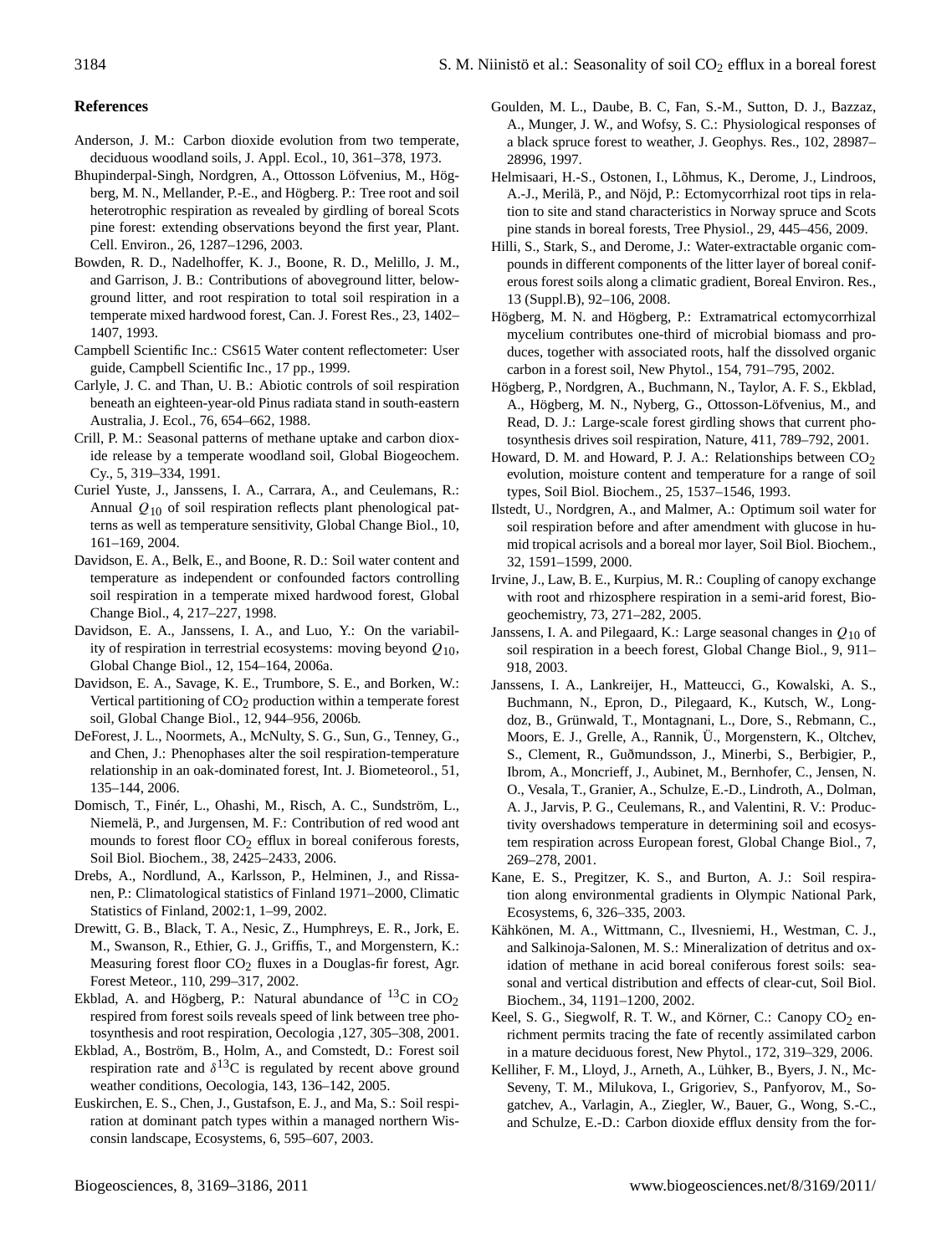est floor of a central Siberian pine forest, Agric. Forest Meteorol., 94, 217–232, 1999.

- Kellomäki, S. and Wang, K.-Y.: Short-term environmental controls on heat and water fluxes above a boreal coniferous forest: model computations compared with measurements by eddy correlation, Ecol. Model., 124, 145–173, 1999.
- Kim, K. C. and Benson, C. H.: Water content reflectometer calibrations for final cover soils, Geo Engineering Report, No. 02-12. Geo Engineering Program, University of Wisconsin-Madison, Madison, Wisconsin, USA, 110 pp., 2002.
- Klute, A.: Water retention: Laboratory methods, in: Methods of Soil Analysis, Part 1. Physical and Mineralogical Methods, 2 Edn., edited by: Klute, A., 635–662, Agronomy Monograph No. 9, American Society of Agronomy and Soil Science Society of America, Madison, WI, USA, 1986.
- Kolari, P., Kulmala, L., Pumpanen, J., Launiainen, S., Ilvesniemi, H., Hari, P., and Nikinmaa, E.: CO<sub>2</sub> exchange and component CO2 fluxes of a boreal Scots pine forest, Boreal Environ. Res., 14, 761–783, 2009.
- Kurganova, I., Lopes de Gerenyu, V., Rozanova, L., Sapronov, D., Myakshina, T., and Kudeyarov, V.: Annual and seasonal CO<sub>2</sub> fluxes from Russian southern taiga soils, Tellus, 55B, 338–344, 2003.
- Larmola, T., Alm, J., Juutinen, S., Huttunen, J. T., Martikainen, P. J., and Silvola, J.: Contribution of vegetated littoral zone to winter fluxes of carbon dioxide and methane from boreal lakes, J. Geophys. Res., 109, D19102, [doi:10.1029/2004JD004875,](http://dx.doi.org/10.1029/2004JD004875) 2004.
- Lavigne, M. B., Ryan, M. G., Anderson, D. E., Baldocchi, D. D., Crill, P. M., Fitzjarrald, D. R., Goulden, M. L., Gower, S. T., Massheder, J. M., McCaughey, J. H., Rayment, M., and Striegl, R. G.: Comparing nocturnal eddy covariance measurements to estimates of ecosystem respiration made by scaling chamber measurements at six coniferous boreal sites, J. Geophys. Res., 102, 28977–28985, 1997.
- Linder, S. and Lohammer, T.: Amount and quality of information on  $CO<sub>2</sub>$ -exchange required for estimating annual carbon balance of coniferous trees, in: Understanding and predicting tree growth, edited by: Linder, S., Studia Forestalia Suecica, 160, 73–87, 1981.
- Lipson, D. A., Schmidt, S. K., and Monson, R. K.: Links between microbial population dynamics and nitrogen availability in an alpine ecosystem, Ecology, 80, 1623–1631, 1999.
- Lipson, D. A., Schmidt, S. K., and Monson, R. K.: Carbon availability and temperature control the post-snowmelt decline in alpine soil microbial biomass, Soil Biol. Biochem., 32, 441–448, 2000.
- Lloyd, J. and Taylor, J. A.: On the temperature dependence of soil respiration, Funct. Ecol., 8, 315–323, 1994.
- Makkonen, K. and Helmisaari, H.-S.: Fine root biomass and production in Scots pine stands in relation to stand age, Tree Physiol., 21, 193–198, 2001.
- Morén, A.-S. and Lindroth, A.:.  $CO<sub>2</sub>$  exchange at the floor of a boreal forest, Agr. Forest Meteor., 101, 1–14, 2000.
- Niinistö, S. M., Silvola, J., and Kellomäki, S.: Soil CO<sub>2</sub> efflux in a boreal pine forest under atmospheric  $CO<sub>2</sub>$  enrichment and air warming, Global Change Biol., 10, 1363–1376, 2004.
- Pajari, B.: Soil respiration in a poor upland site of Scots pine stand subjected to elevated temperatures and atmospheric carbon concentration, Plant. Soil, 168–169, 563–570, 1995.
- Pumpanen, J., Ilvesniemi, H., Perämäki, M., and Hari, P.: Seasonal patterns of soil  $CO<sub>2</sub>$  efflux and soil air  $CO<sub>2</sub>$  concentration in a Scots pine forest: comparison of two chamber techniques, Global Change Biol., 9, 371–382, 2003a.
- Pumpanen, J., Ilvesniemi, H., and Hari,. P.: A process-based model for predicting soil carbon dioxide efflux and concentration, Soil Sci. Soc. Am. J., 67, 402–413, 2003b.
- Pumpanen, J., Kolari, P., Ilvesniemi, H., Minkkinen, K., Vesala, T., Niinistö, S., Lohila, A., Larmola, T., Morero, M., Pihlatie, M., Janssens, I., Curiel Yuste, J., Grünzweig, J. M., Reth, S., Subke, J.-A., Savage, K., Kutsch, W., Østreng, G., Ziegler, W., Anthoni, P., Lindroth, A., and Hari, P.: Comparison of different chamber techniques for measuring soil  $CO<sub>2</sub>$  efflux, Agric. Forest Meteorol., 123, 159–176, 2004.
- Raich, J. W. and Schlesinger, W. H.: The global carbon dioxide flux in soil respiration and its relationship to vegetation and climate, Tellus, 44B, 81–99, 1992.
- Rayment, M. B. and Jarvis, P. G .: Temporal and spatial variation of soil  $CO<sub>2</sub>$  efflux in a Canadian boreal forest, Soil Biol. Biochem., 32, 35–45, 2000.
- Reichstein, M., Subke, J.-A., Angeli, A. C., and Tenhunen, J. D.: Does the temperature sensitivity of decomposition of soil organic matter depend upon water content, soil horizon, or incubation time? Global Change Biol., 11, 1754–1767, 2005.
- Richardson, A. D., Braswell, B. H., Hollinger, D. Y., Burman, P., Davidson, E. A., Evans, R. S., Flanagan, L. B., Munger, J. W., Savage, K., Urbanski, S. P., and Wofsy, S. C.: Comparing simple respiration models for eddy flux and dynamic chamber data, Agric. Forest Meteorol., 141, 219–234, 2006.
- Russell, C. A. and Voroney, R. P.: Carbon dioxide efflux from the floor of a boreal aspen forest, I., Relationship to environmental variables and estimates of C respired, Can. J. Soil Sci., 78, 301– 310, 1998.
- Rustad, L. E., Huntington, T. G., and Boone, R. D.: Controls on soil respiration: Implications for climate change, Biogeochemistry, 48, 1–6, 2000.
- Sampson, D. A., Janssens, I. A., Curiel Yuste, J., and Ceulemans, R.: Basal rates of soil respiration are correlated with photosynthesis in a mixed temperate forest, Global Change Biol., 13, 2008–2017, 2007.
- Savage, K. E. and Davidson, E. A.: Interannual variation of soil respiration in two New England forests, Global Biogeochem. Cy., 15, 337–350, 2001.
- Savage, K. E. and Davidson, E. A.: A comparison of manual and automated systems for soil  $CO<sub>2</sub>$  measurements: trade-off between spatial and temporal resolution, J. Exp. Bot., 54, 891–899, 2003.
- Schjønning, P., Thomsen, I. K., Moldrup, P., and Christensen, B. T.: Linking soil microbial activity to water- and air-phase contents and diffusivities, Soil Sci. Soc. Am. J., 67, 156–165. 2003.
- Schlentner, R. E. and Van Cleve, K.: Relationships between  $CO<sub>2</sub>$ evolution from soil, substrate temperature, and substrate moisture in four mature forest types in interior Alaska, Can. J. Forest Res., 15, 97–106, 1985.
- Schlesinger, W. H.: Carbon balance in terrestrial detritus, Annu. Rev. Ecol. Syst., 8, 51–81, 1977.
- Shibistova, O., Lloyd, J., Zrazhevskaya, G., Arneth, A., Kolle, O., Knohl, A., Astrakhantceva, N., Shijneva, I., and Schmerler, J.: Annual ecosystem respiration budget for a Pinus sylvestris stand in central Siberia, Tellus, 54B, 568–589, 2002.